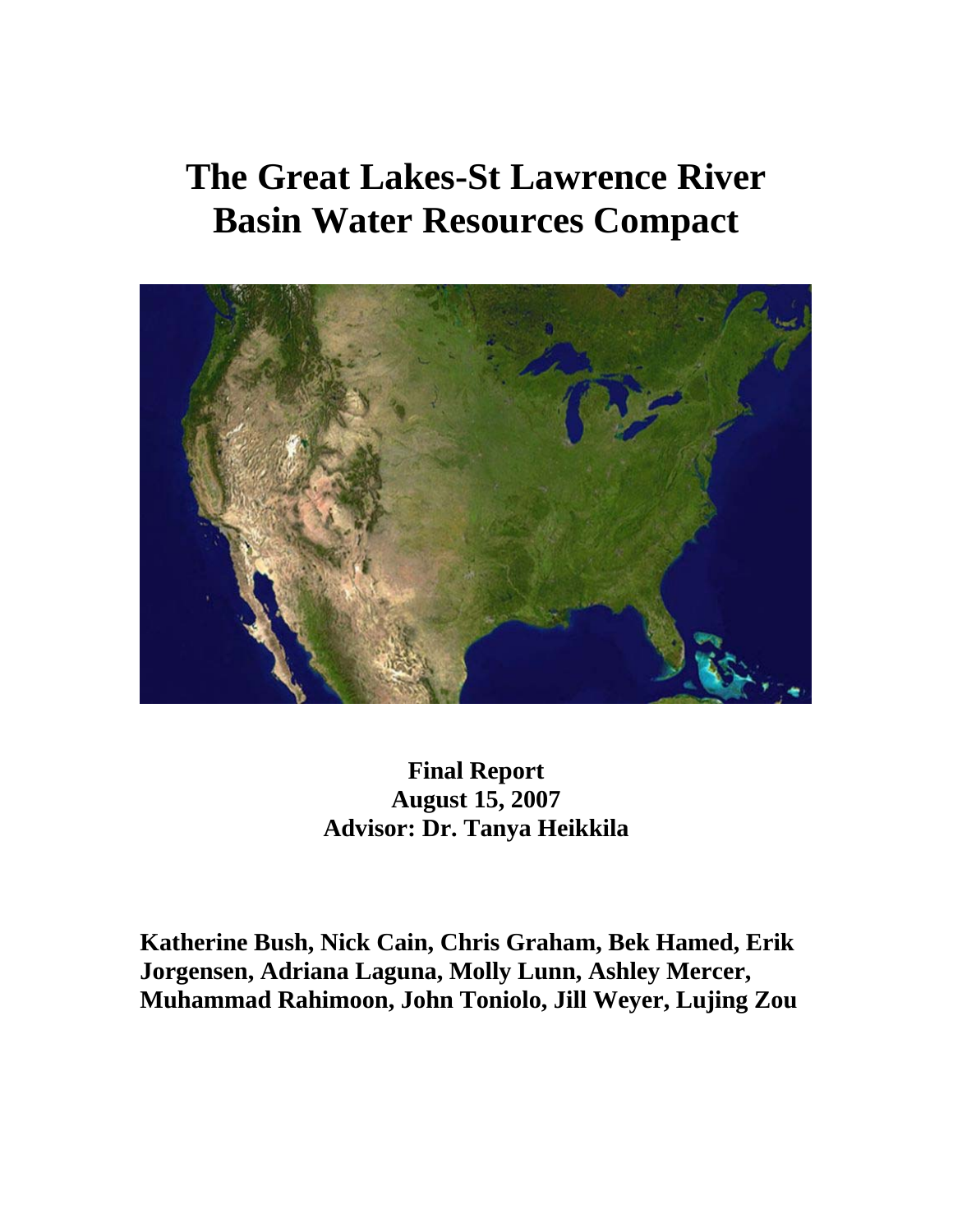## *Table of Contents*

| Resource Inventory and Water Conservation Programs19          |  |  |  |  |
|---------------------------------------------------------------|--|--|--|--|
|                                                               |  |  |  |  |
|                                                               |  |  |  |  |
|                                                               |  |  |  |  |
|                                                               |  |  |  |  |
|                                                               |  |  |  |  |
|                                                               |  |  |  |  |
|                                                               |  |  |  |  |
| Appendix III Additional Resources for the Great Lakes Basin31 |  |  |  |  |
| Appendix IV Historical Hydro Graphs from Environment Canada32 |  |  |  |  |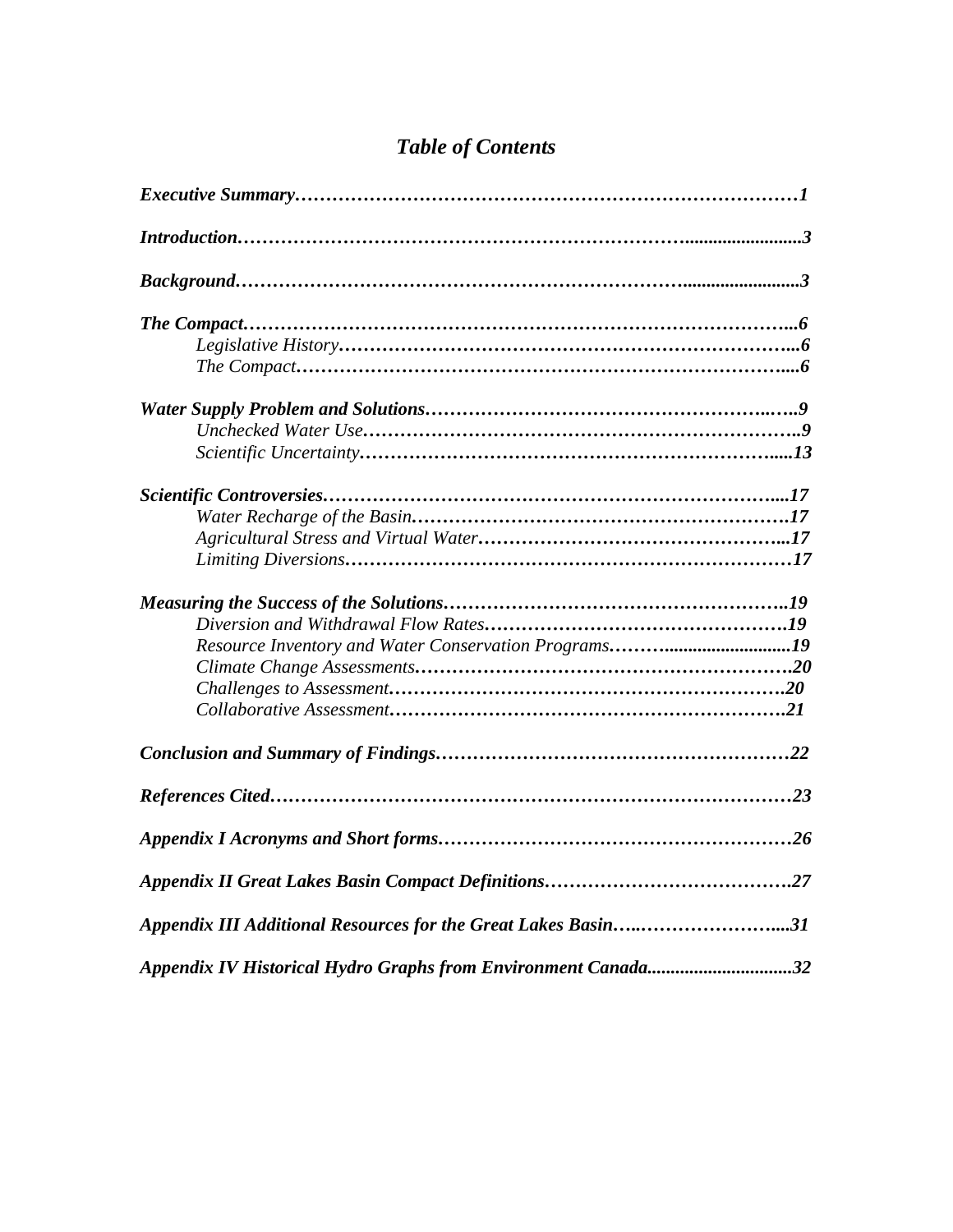#### **EXECUTIVE SUMMARY**

The Great Lakes-St. Lawrence River Basin Water Resources Compact (Compact) is an agreement, to improve the management of the Great Lakes and its tributaries (Basin). It was developed by the eight Great Lake states as a means to legally implement and enforce an international agreement between the United States and two Canadian provinces to improve management of the basin's water supply. Primarily, the Compact (and international agreement) focus on concerns over future declines in water levels due primarily to water diversions and climate change.

Water scarcity is becoming a reality for one sixth of the population in the world. States in the northwest and the southern United States are currently suffering from water scarcity issues, which are projected to get worse in the upcoming years. The Great Lakes represent 20% of the world's surface freshwater and 95% of the United States' supply. With the emergence of international and national water crises, this Compact relies on a precautionary approach that promotes action to address potential threats to the health of the basin. Given that the Great Lakes are an invaluable economic and ecological resource to the region, managing its supply now can help sustain these resources and avoid local crises in the future.

Water is used in two ways in the Basin: diversions and direct consumption.

• *Diversions* 

Transfers of water out of the Basin into another watershed or between Great Lakes (intra-Basin diversions). Major diversions are for municipal drinking water, cooling of nuclear plants, and agriculture irrigation. The primary source for intra-Basin diversions is for shipment of cargo.

• *Direct consumption* 

Water withdrawn from the Basin and consumed at (or near) the point of withdrawal. The largest consumer in the Basin is agriculture, followed closely by municipalities. Other forms of direct consumption involve bottling of water or other beverages and commercial products, as well as industrial processes.

The Compact provides several solutions to manage these water uses, which generally fall into the two broad categories of management and regulation.

Management of the Basin involves three major streams: the water resource inventory, water user registration and water conservation and efficiency goals and programs.

• *Water resources inventory*

Each state must develop and maintain an inventory of diversions and consumption rates using flow rates within their borders. This inventory will create a baseline for future understanding of the Basin.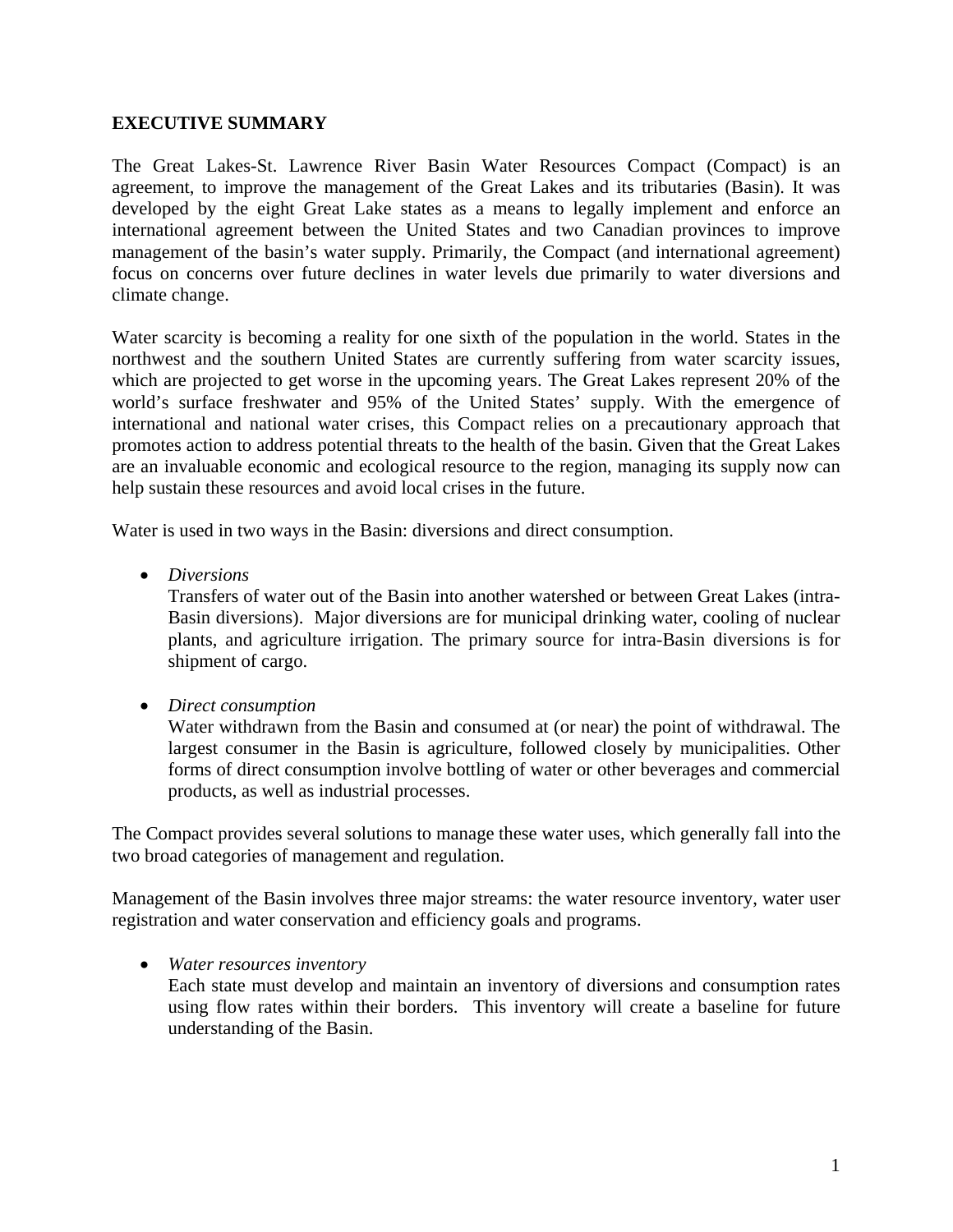• *Water user registration*

Within five years of the effective date of the Compact, any person who withdraws a significant quantity of water or diverts water of any amount must register with its State. This will better facilitate tracking of diversions and consumption.

• *Water conservation and efficiency goals and programs* These goals and programs are attempts to minimize water use and create sustainable use of the water. The plans will be based on cumulative impact assessments of withdrawals, diversions, and consumptive uses of the waters from the Basin.

Regulation of the Basin puts strict limits on water use in an attempt to minimize future threats to the region. Thus the Compact prohibits all new or increased diversions from the Basin. It is possible to obtain certain limited exceptions to this particularly for local public water supply use and intra-basin transfers. These exceptions are narrow in scope however, as overall maintenance of healthy water levels is the goal of the Compact.

The current data on water supplies in the basin underscores the precautionary nature of this agreement. While Lake Superior is currently well below the historical average, the other lakes are near or above the long-term mean. This suggests that Basin-wide, the area is healthy in terms of average lake levels. Yet, new or increased diversions and consumption can lower lake levels and put stress on the Basin including: reduction of important wetlands, increased need to dredge the lake for shipping, habitat loss, and constraints on human usage.

Additionally, climate change could potentially have a substantial impact on water levels. It is predicted that changes in water levels could range between 0.76 to 8.14 feet. This equates to billions of gallons of lost water. Various climate models also predict increases in both temperature and precipitation. The ramifications of these changes are uncertain although increased precipitation should partially offset the effect on lake levels from increased temperatures. It should be noted however, that increased precipitation is not expected to raise lake levels in any significant manner.

The measurement of success of the Compact is essential for future protection of the Basin. Baseline measurements and inventories of flow rates and changes in climate will establish a common understanding of the biotic and abiotic features of the Basin. This understanding will help ameliorate the potential impacts in the area due to low lake levels.

While the Compact appears to be a useful step in improving the future management of the basin, there remain some questions about the appropriateness of the solutions offered in this agreement. One controversy that arises is with the use of water in exported agriculture and manufactured goods. Water that is used and absorbed into crops from the Great Lakes is outside the diversion restriction of the Compact as well. This water accounts for a large amount of the water consumed from the Lakes. It is unclear the threat these exports pose to the overall water levels of the Basin.

Based on this scientific analysis of the Compact it is recommended that a precautionary approach to water management be taken. A sustainable management system is necessary in order to overcome the uncertainty regarding the problems and solutions identified.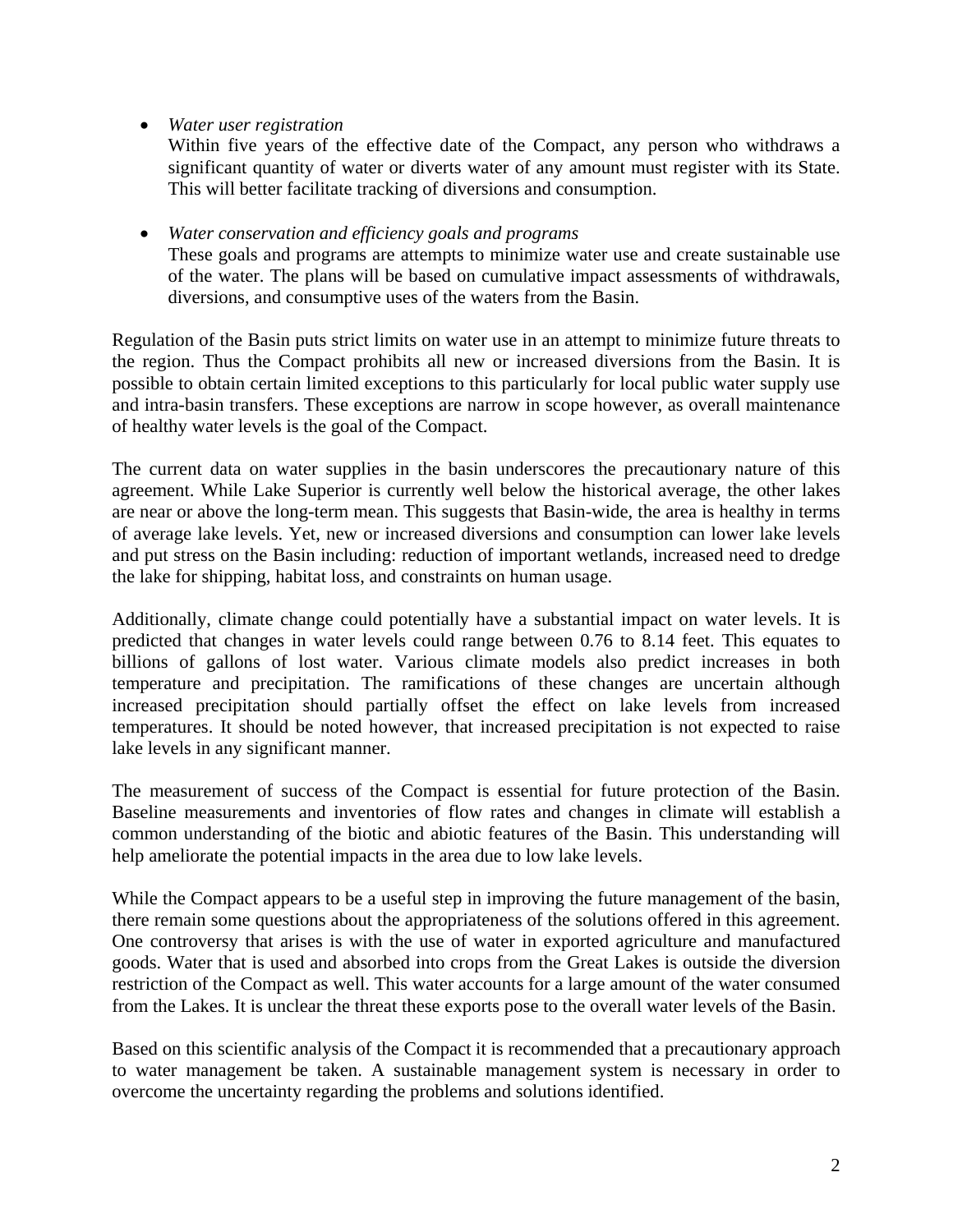#### **1. INTRODUCTION**

The Great Lakes – St. Lawrence River Basin Water Resources Compact (Compact) is an agreement designed to improve management of water resources in the Great Lakes region. It was developed to addresses concerns regarding water supply, reduce scientific uncertainty and manage unchecked use. The Compact provides several solutions to these problems, which generally fall into two broad categories of management and regulation. Although there is some controversy concerning the associated scientific issues, the Compact relies on a precautionary approach that promotes action in the face of uncertain conditions. This action has been deemed necessary, as the Great Lakes are an invaluable economic and ecological resource, and management of its supply now will hopefully avoid crises in the future.

#### **2. BACKGROUND**

Water is a precious natural resource; it is essential for all life on Earth and is also an economic driver for industry, agriculture and energy production. Yet, freshwater is relatively scarce; 97% of the Earth's water supply is in the oceans which cover 70% of the Earth's surface (Molles 2002). Of course, without expensive desalination processes, saltwater is unusable for human consumption or agriculture. Only 3% of Earth's water supply is freshwater (Molles 2002), which can be found as groundwater, in icecaps and glaciers, rivers, swamps, and lakes (Gleick 1996). Note that many sources of freshwater, such as glaciers, icecaps, and some groundwater reserves are not easily accessed for human consumption. Given growing populations (and related demands for water food, industry, and power) and the distribution of the global freshwater supply, it is not surprising that many regions of the world are expected to be water stressed by 2025 (Figure 1).



**Figure 1: Global Water Scarcity**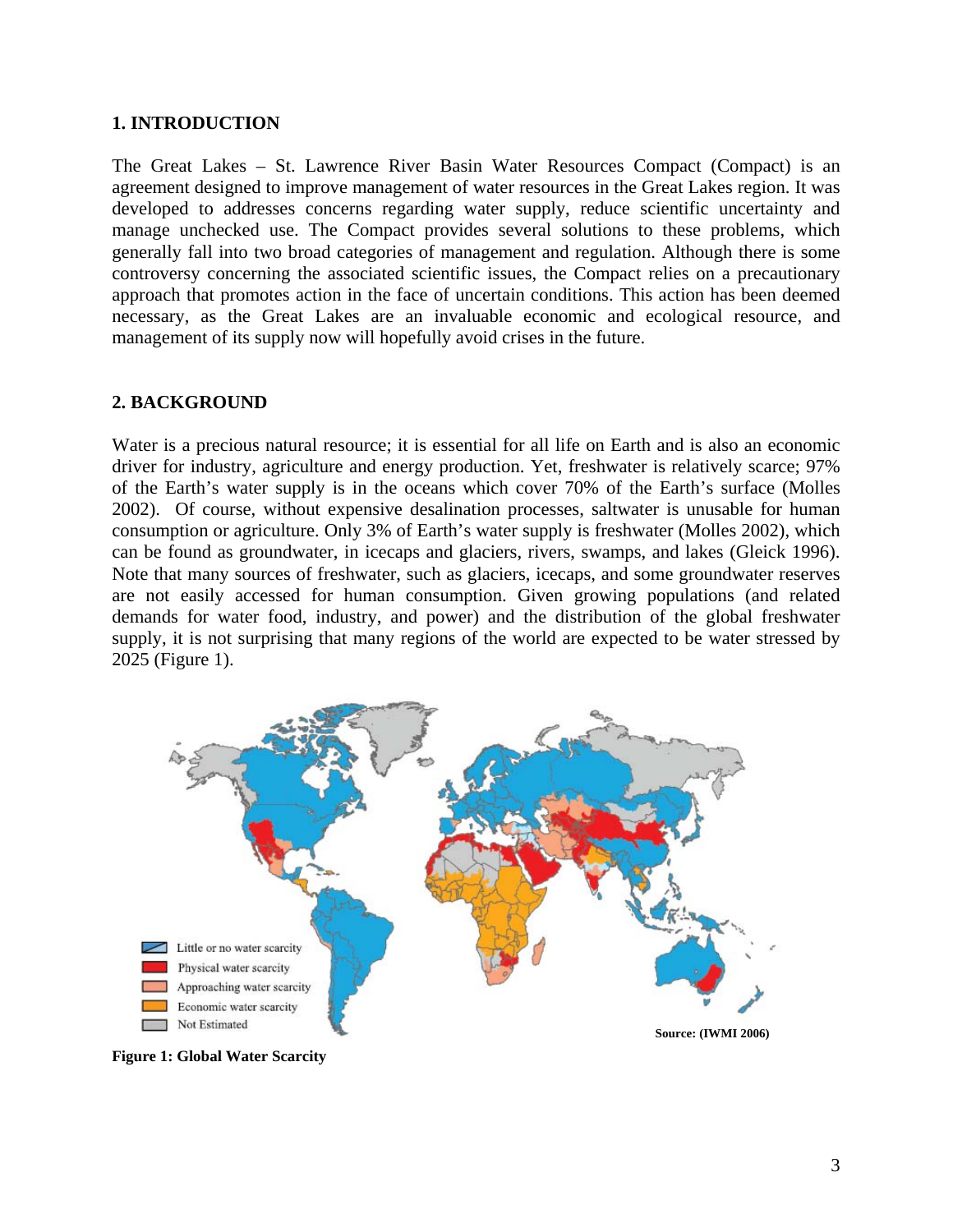The Great Lakes, the largest source of fresh surface water in North America, contains 20% of the Earth's fresh surface water supply (EPA 1996; EPA 2002). They are comprised of five lakes: Superior, Michigan, Huron, Erie, and Ontario (Figure 2) and this Basin encompasses eight states and two Canadian provinces. This totals a land area of 201,460 square meters. The lakes represent 84% of the fresh surface water in North America, but 95% of the freshwater in the United States. As a whole, the United States is neither a water scarce nor a water stressed region – although areas, especially in the West and Southwest, suffer periodic water shortages.



**Figure 2: Great Lakes - St. Lawrence River Basin** 

A breakdown of freshwater withdrawals in the United States reveals eight distinct categories: municipal supply, domestic consumption, irrigation, livestock, aquaculture, industrial, mining, and energy generation. In 2000, United States used an estimated total 408 billion gallons of water per day (Bgal/d) with fresh surface-water withdrawals accounting for 262 Bgal/d (Hutson, NL et al. 2004). Almost half of this freshwater withdrawn, approximately 195Bgal/d, is used for thermoelectric power, specifically for cooling power plants (Hutson et al. 2004). Much of this water is eventually returned to water bodies, albeit warmer than before. Freshwater use for irrigation is another large consumer, with withdrawals totaling 137 Bgal/d in 2000 (Hutson et al. 2004). Putting these nation-wide numbers in context, the Great Lakes region's major water uses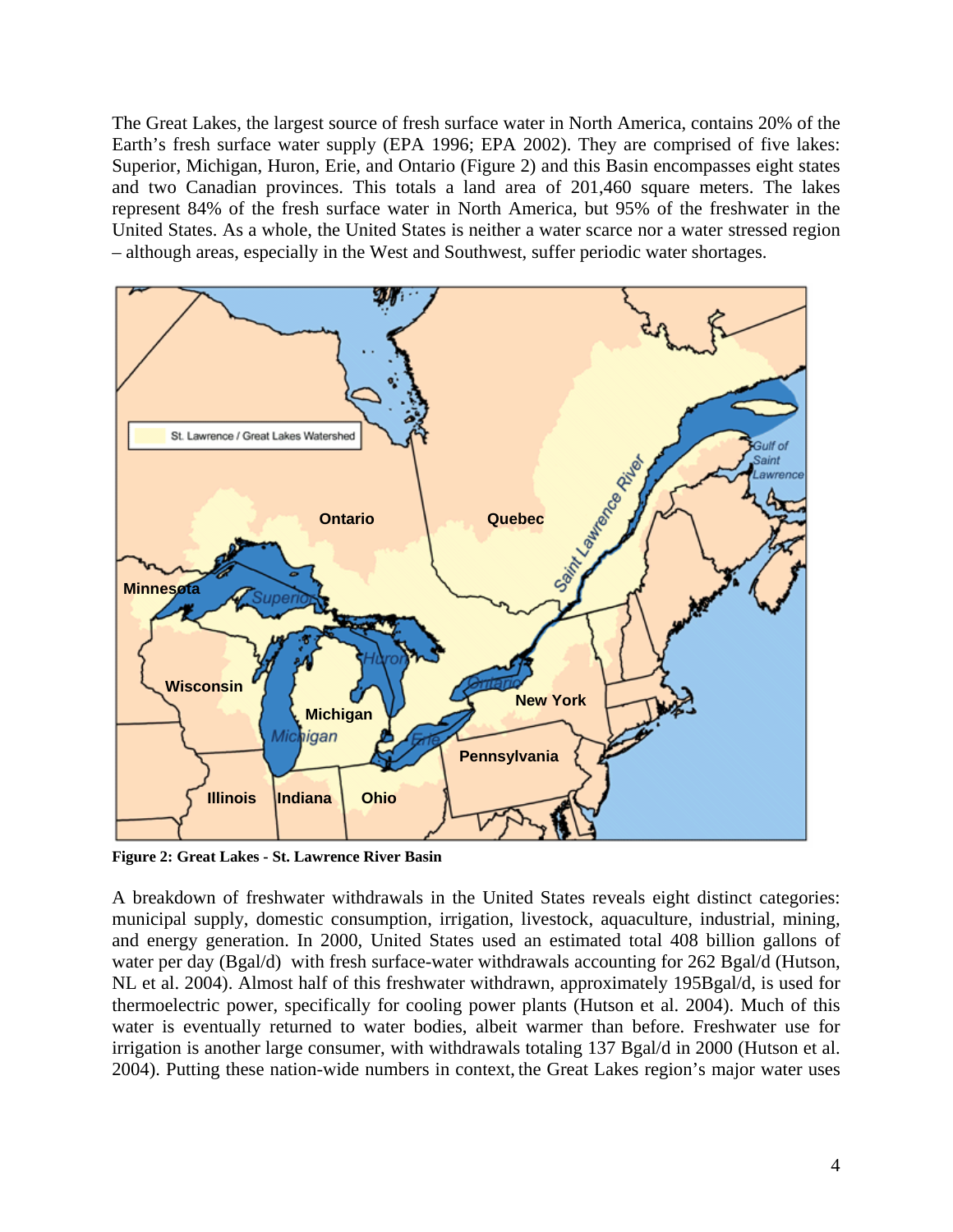follow a similar trend. The primary uses are energy (10.4Bgal/d), industry (1.8 Bgal/d), and public supply (1.7 Bgal/d) (IJC 2000).

Examining water use in the United States and the Great Lakes region identifies potential prevalent water resource issues for the future. Globally, the collective population of water stressed or water scarce countries will increase from 460 million to 4 billion people by the year 2050 (Ambramoviz 1996). These severe water stresses, which are also expected to impact portions of the United States such as the desert southwest and the plains states could place additional demand on the available freshwater sources (Figure 1). Freshwater abundant regions like the Great Lakes must develop a water resource management program in order to deal with this future demand (Ambramoviz 1996).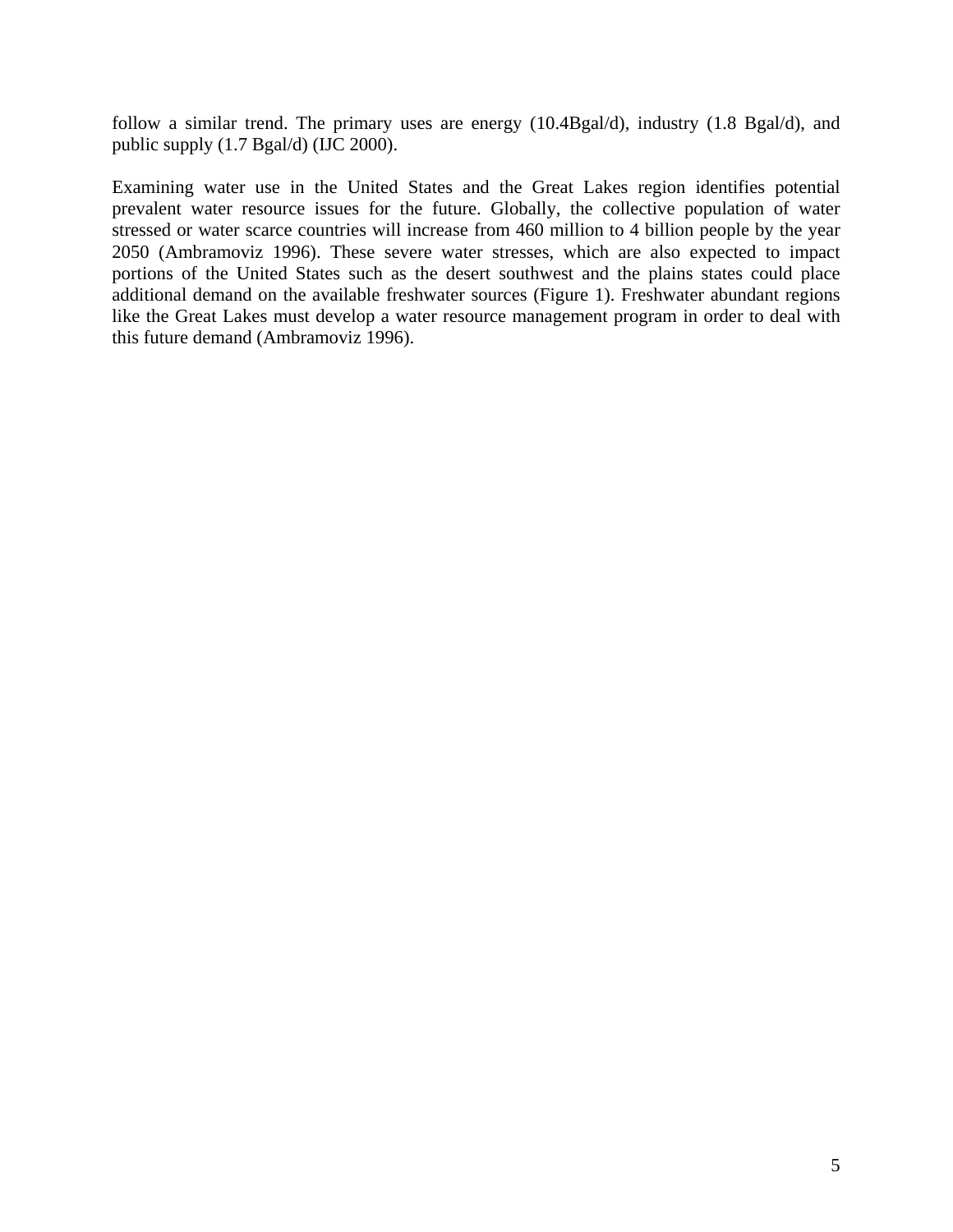#### **3. THE COMPACT**

The proposed Compact is an attempt to address the issue of water resource management in the region. It is part of a larger effort to implement a related international agreement between the United States and Canada, which arose after decades of water-related legislative progress.

#### *3.1 Legislative History*

The issue of water resource management in the United States emerged in 1972 with the passage of the Federal Water Pollution Control Amendment. After subsequent amendments in 1977, these amendments were collectively renamed the Clean Water Act (CWA). The CWA regulated discharges of pollutants into surface water in the United States. Beginning with the Great Lakes Charter of 1985, a council of Great Lakes Governors and Premiers coordinated a voluntary agreement through which the Great Lakes States and Provinces cooperatively managed the waters of the Great Lakes. In 1986, Congress granted the Great Lakes Governors special privileges for water resource management under the United States Federal Water Resources Development Act (WRDA) of 1986. The act requires the Governors' unanimous approval on any proposed out-of-basin diversion or export of water from the Great Lakes Basin.

Building upon this previous legislation, the Great Lakes Council signed the Great Lakes Charter Annex 2001. Signed by each council member, this was an agreement between the council members to prepare a Basin-wide binding agreement in order to "protect, preserve, restore and improve the Great Lakes for the use and benefit of its citizens" (Great Lakes Council 2001). The result was the 2005 Great Lakes Water Resources Agreement (Agreement), which was signed by all of the Great Lakes Governors and Premiers and is an international agreement between both Canada and the United States. The Agreement proposes to effectively manage the Basin's water supplies**,** and prevent future shortages. The Great Lakes face growing demand from the population within and outside the watershed for multiple uses, including public water supply, agriculture, manufacturing, industry, tourism and recreation (IJC 2000). The Agreement promotes an adaptive management strategy to conserve and maintain the water resources, as flexibility is necessary to address the evolution of scientific knowledge. The Compact is the United States' effort to formally implement this international agreement. A brief overview of the Compact follows.

#### *3.2 The Compact*

The Compact is an effort by the Great Lakes States to implement the Agreement within the United States. It must first be approved by the state legislatures of the eight Party States (Minnesota, Wisconsin, Illinois, Indiana, Ohio, Michigan, Pennsylvania, and New York) and then sent to the United States Congress for final approval (Figure 3).

The Compact's major points of discussion are:

• Key definitions for terms used in the Compact (Appendix II).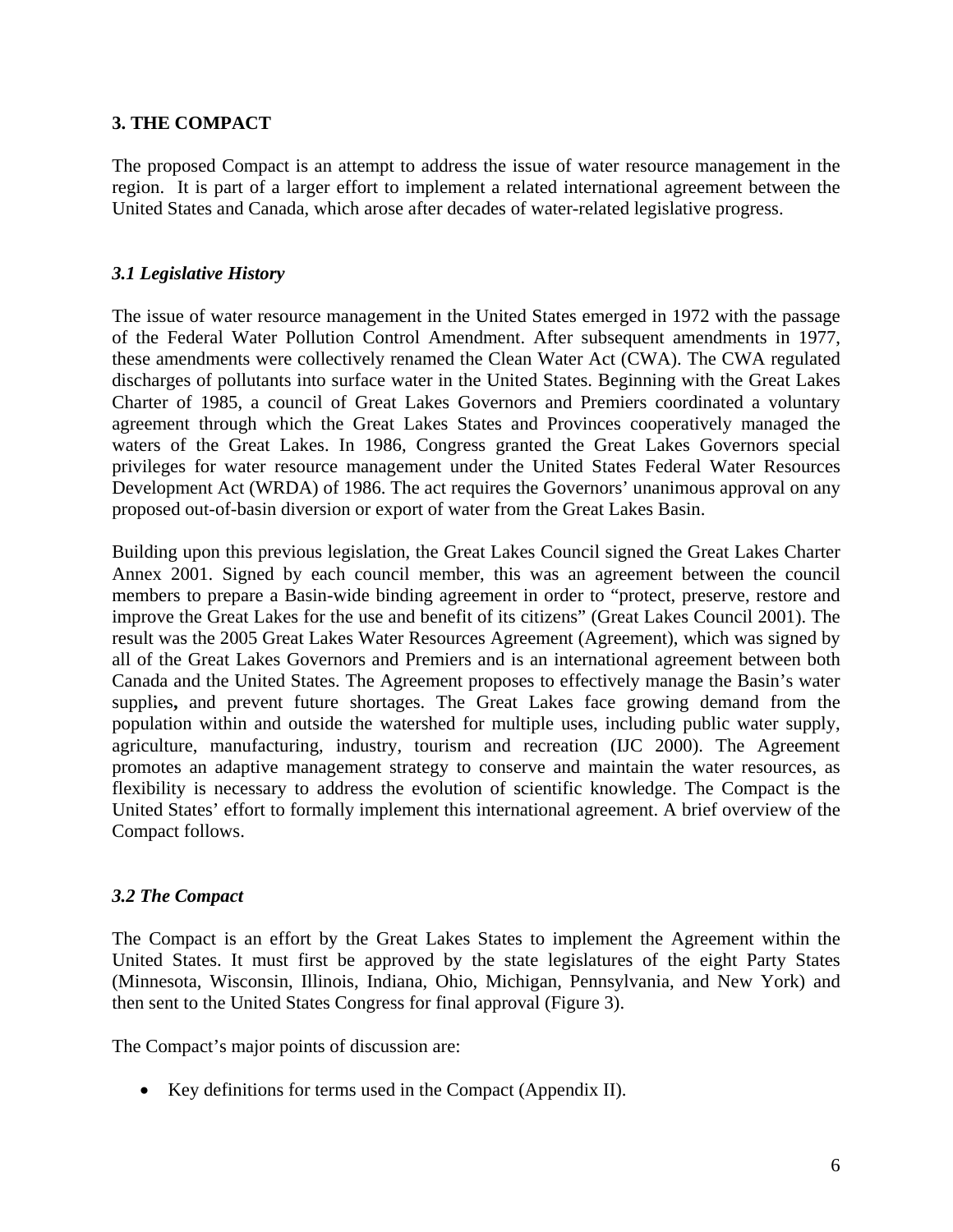- The Party States' general findings and purposes regarding the state of the Great Lakes and their management, as well as a commitment to science.
- The organizational structure for the implementation of the Compact, most importantly creating the Great Lakes-St. Lawrence River Basin Resources Council. The Council will be made up of the governors of the Party States, who each may appoint an alternate and an advisor. The powers and functions of related existing state and federal offices and agencies shall be preserved, and it will be the responsibility of the Council to coordinate their activities with these parties. Issues regarding Council votes, meetings, jurisdiction, immunities and privileges, and advisory committees are also addressed.
- The powers and duties of Council, which include: research and dissemination of data, development of plans and policies, investigations, court actions, and creation of contracts. In addition, the Council may also create rules and regulations for the implementation and enforcement of the Compact.
- Water management and regulation for the Basin. Management refers to the programs the Council will implement to cooperatively monitor and improve the use of water in the Basin. Regulation refers to specific restrictions and conditions the Council will implement regarding water use throughout the region.
	- o *Management*

Each state must develop and maintain a water resources inventory and report this information to the Great Lakes-St. Lawrence River database annually. Within five years of the effective date of the Compact, any person who withdraws a significant quantity of water or diverts water of any amount must register with its Party State. Each state must also develop water conservation and efficiency goals, as well as a related program, which will be reviewed by the Council and Regional<sup>1</sup> Body on a regular basis. Additionally, the Council, in cooperation with the Regional Body, must conduct periodic assessments of the cumulative impacts of withdrawals, diversions, and consumptive uses from the waters of the Basin.

o *Regulation* 

 $\overline{a}$ 

Prohibits all new or increased diversions from the Basin, with limited conditional exceptions for local public water supply use and intra-basin transfers. These exceptions will often require Regional Review and in some cases approval from the Council. Whether or not a proposal is subject to Regional Review, a Party State must provide the Council and Regional Body with timely notice and opportunity to comment on any proposal which would result in substantially new or increased consumptive use.

• The Council must consult with federally-recognized Tribes for any proposal subject to Council or Regional review.

<sup>&</sup>lt;sup>1</sup> "Regional" in the context of the Compact refers to the Party States and the Canadian provinces collectively.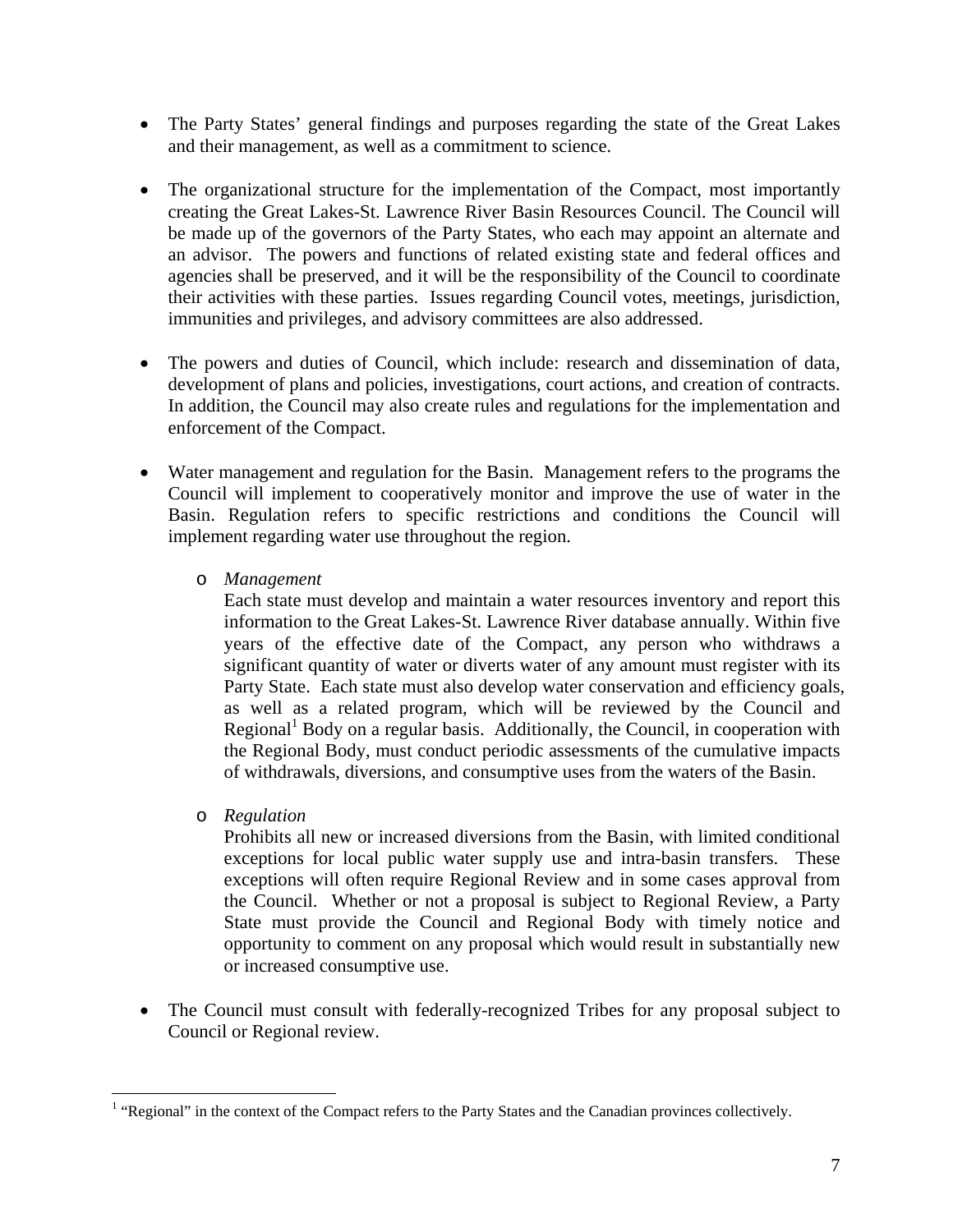- All Council meetings must be open to the public and minutes will be made public record and must employ additional procedures that ensure public participation, including providing public notification of all applications for regulatory exceptions and access to relevant documents. This establishes the role of public participation.
- All Party States pledge to support implementation of the provisions of the Compact. Conflicts between Party States will be settled through alternative dispute resolution.
- Procedures through which persons aggrieved by actions taken by the Council can receive administrative or judicial relief.
- The Compact does not wish to interfere with certain related existing rights and United States agreements.

Procedurally, each Party State must agree to the Compact in its entirety, and any change made to it by any party in its implementing legislation or by the United States Congress in its approval will not be effective unless approved to by all parties. Once the Compact is ratified within each state, it is the responsibility of the Governors to apply to the United States Congress for approval. Upon Congress' approval, the Compact will become binding and have the effect of a state statute for each of the eight Party States. The Council will become vested with the described powers and duties, and each Party State will be bound by the obligations agreed to under the Compact. The Compact will remain binding for each Party State, unless it is terminated, which may happen at any time by majority vote at the state level.

Only one of the eight Party States, Minnesota, has officially enacted the Compact. In both Illinois and New York, the bill has passed in both states' legislatures but has yet to be signed by their Governors. It is currently active in Indiana, Michigan, and Pennsylvania, and has yet to be introduced in Wisconsin and Ohio.



**Figure 3: Timeline of water resource management policies for the Great Lakes Basin**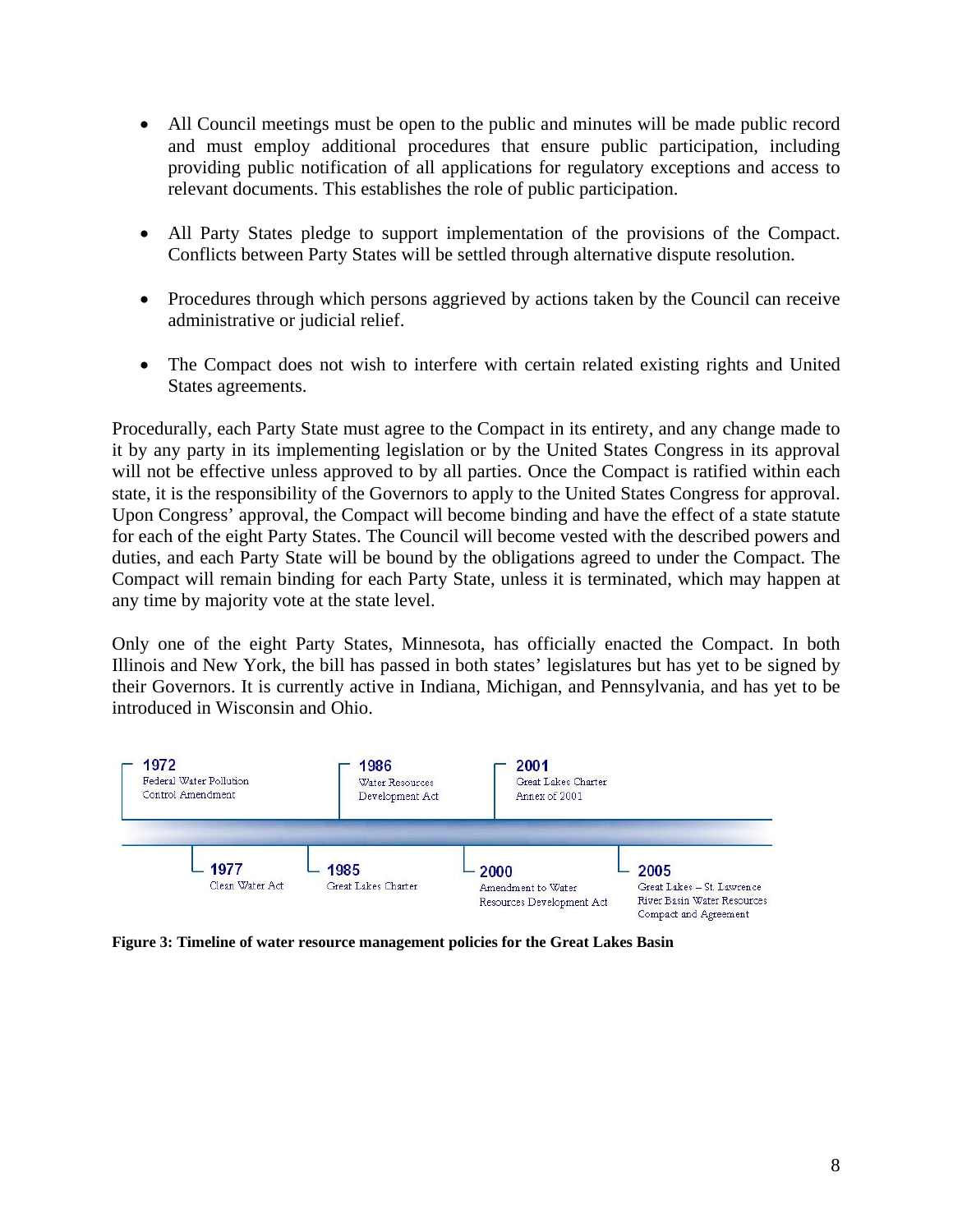#### **4. WATER SUPPLY PROBLEM AND SOLUTIONS**

The Great Lakes-St. Lawrence Basin is a complex freshwater system that is vulnerable to changes in lake levels. The Compact seeks to prevent widespread depletion of the Basin's water resources in the face of both potentially increased water demand and scientific uncertainties including climate change. As increased amounts of water are removed from the basin, lake levels eventually decline. Lowered lake levels can adversely affect the lake ecosystem, the local economy, and the drinking water supplies to many communities. Historic records on the water levels of the Great Lakes show fluctuations that are predominantly tied to climatic variation (Environment Canada 2000). The lake level response varies between lakes. For example, Lake Superior's water levels are near historic lows, while Lake Ontario is above its historic mean (Environment Canada 2000). Please see Appendix IV for historical lake level graphs for all lakes. At the Basin level, the Great Lakes water supplies are healthy (EPA 2002). The Compact, therefore, is not a response to a crisis, but rather a precautionary approach in the face of uncertainty.

#### *4.1 Unchecked Water Use*

This Compact seeks to manage water withdrawals from the Basin, including diversions and consumptive uses. The subtleties between both water uses are important and are managed differently within the Compact:

- Consumptive use refers to water withdrawn or withheld from the Basin that is not returned due to incorporation into products, lost to evaporation or other processes. The highest consumer in the Basin is agriculture followed closely by municipalities. Other forms of direct consumption involve commercial products and industrial processes.
- Diversions are transfers of water out of the Basin and into another watershed or between Great Lakes (intra-basin transfers). Diversions are typically used for municipal drinking water, cooling of nuclear plants, and agricultural irrigation. Intra-basin transfers in the form of canals are used primarily for shipment of cargo.

#### *4.1.1 Current Uses and Impacts*

According to the IJC (2000), the rate of water withdrawn from the Basin in 1993 was 56,914 million gallons per day. This is a large volume of water; for a visualization, a pool the length of a football field, 50 feet in width and 10 feet deep represents only one million gallons of water (USGS 2005). Of the water withdrawn, 4.6% was consumed and not returned to the Basin (IJC 2000) (Figure 4). Irrigation is the largest water consumer within the Basin. If these current consumptive rates remain stable, the St. Lawrence River outflows would decrease by 8% by 2030 (Botts and Krushelnicki 1987).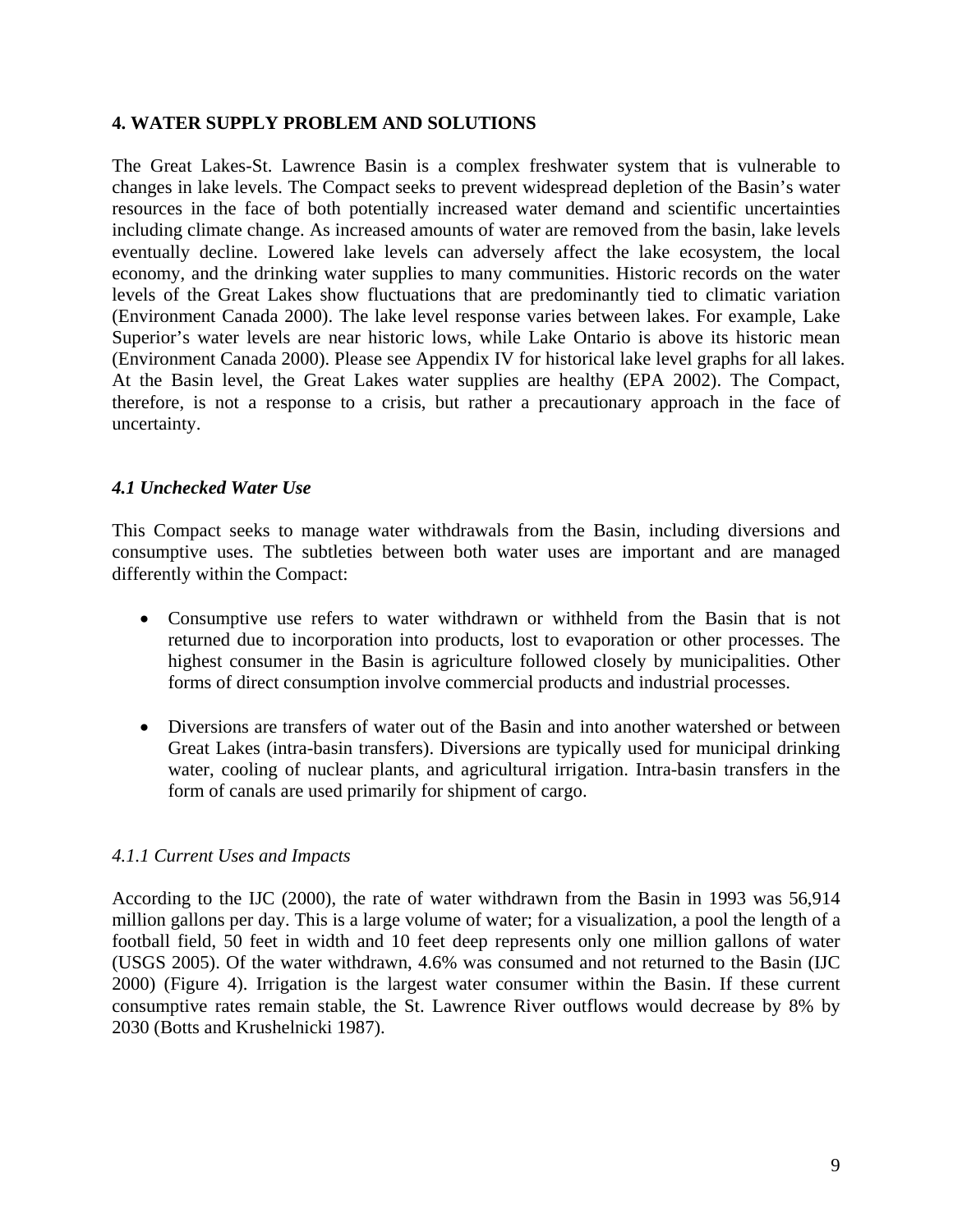

#### **Withdrawals and Consumption (avg 1993 ‐1996)**

**Figure 4: Withdrawals and Consumptive Uses within the Great Lakes (IJC 2000)** 

As shown in Table 1, there are 12 major diversions within the Great Lakes Watershed that move 12.4 billion gallons per day through the Basin (GLWI 2007). Diversions account for only 0.002% of the approximately 6 quadrillion gallons of water throughout the Basin (GLWI 2007). When broken down into flow direction categories, everyday, 3.7 billion gallons flow into the basin (0.06% of total), 2.1 billion gallons flow out of the basin (0.04% of total) and 6.6 billion gallons of water flow between the basins (0.11% of total) (Mortsch and Quinn 1996). Overall, the major diversions in the Basin account for a decrease in average lake levels of approximately 0.05 feet daily (GLWI 2007).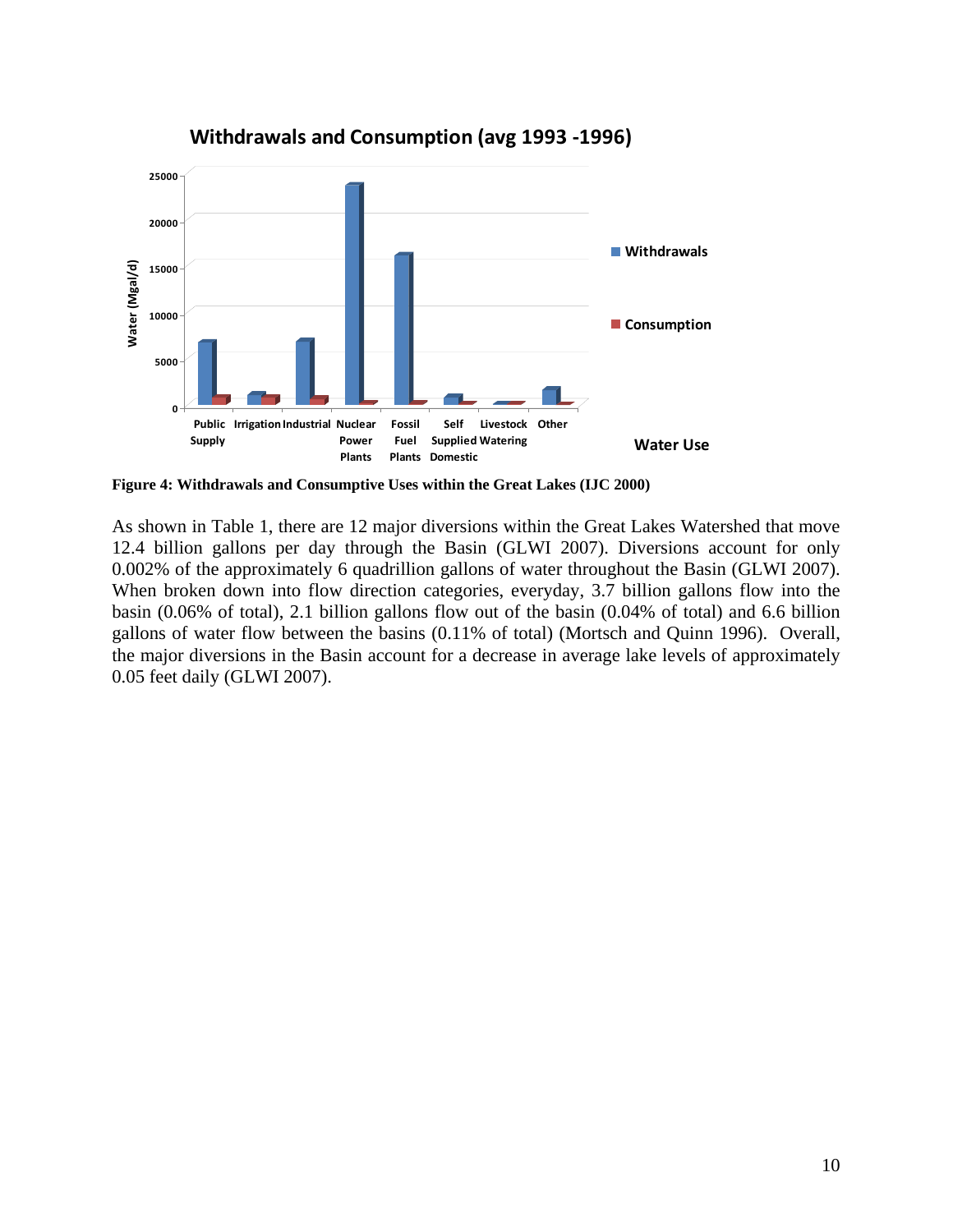| <b>Diversion</b>                            | <b>Flow</b>               | <b>Millions of</b><br><b>Gallons Per Day</b> | <b>Location</b>                            |
|---------------------------------------------|---------------------------|----------------------------------------------|--------------------------------------------|
| Ogoki and<br>Long Lac                       | In to Basin               | 3,606                                        | Ontario, North of<br>Lake Superior         |
| Portage Canal                               | In to Basin               | 64.6                                         | Wisconsin, west of<br>Lake Michigan        |
| Akron                                       | In to and Out<br>of Basin | 0.32                                         | Ohio, southwest<br>portion of Lake<br>Erie |
| <b>Pleasant Prairie</b>                     | Out of Basin              | 3.2                                          | Wisconsin, west<br>Lake Michigan           |
| Chicago                                     | Out of Basin              | 2,068                                        | Illinois, southwest<br>Lake Michigan       |
| Forestport                                  | Out of Basin              | 78                                           | New York,<br>southeast Lake<br>Ontario     |
| Detroit                                     | Intra Basin               | 94                                           | Michigan, west<br>Lake Erie                |
| London,<br>Ontario                          | Intra Basin               | 71                                           | Ontario, Lake<br>Huron/Lake<br>Ontario     |
| Haldimand,<br>Ontario                       | Intra Basin               | 1.3                                          | Ontario, west Lake<br>Ontario              |
| <b>Welland Canal</b>                        | Intra Basin               | 5,946                                        | Ontario, Lake<br>Erie/Lake Ontario         |
| <b>New York State</b><br><b>Barge Canal</b> | Intra Basin               | 450                                          | New York, south<br>of Lake Ontario         |
| <b>Raisin River</b>                         | Intra Basin               | 16                                           | New York, St.<br><b>Lawrence River</b>     |

**Table 1: Great Lakes Diversions (GLWI 2007)** 

Natural movement of water through the Great Lakes accounts for the majority of the water movement in the Basin (Manninen and Gauthier 1999) (Figure 5). The water flows through the lakes to the St. Lawrence River then out to the Atlantic Ocean. Human diversions are a much smaller magnitude (Table 1). This effect of current diversions remains relatively small but increased pressure due to population growth both in and out of the Basin, agricultural needs and global water scarcity could increase diversions and have increasing adverse effects on the lakes.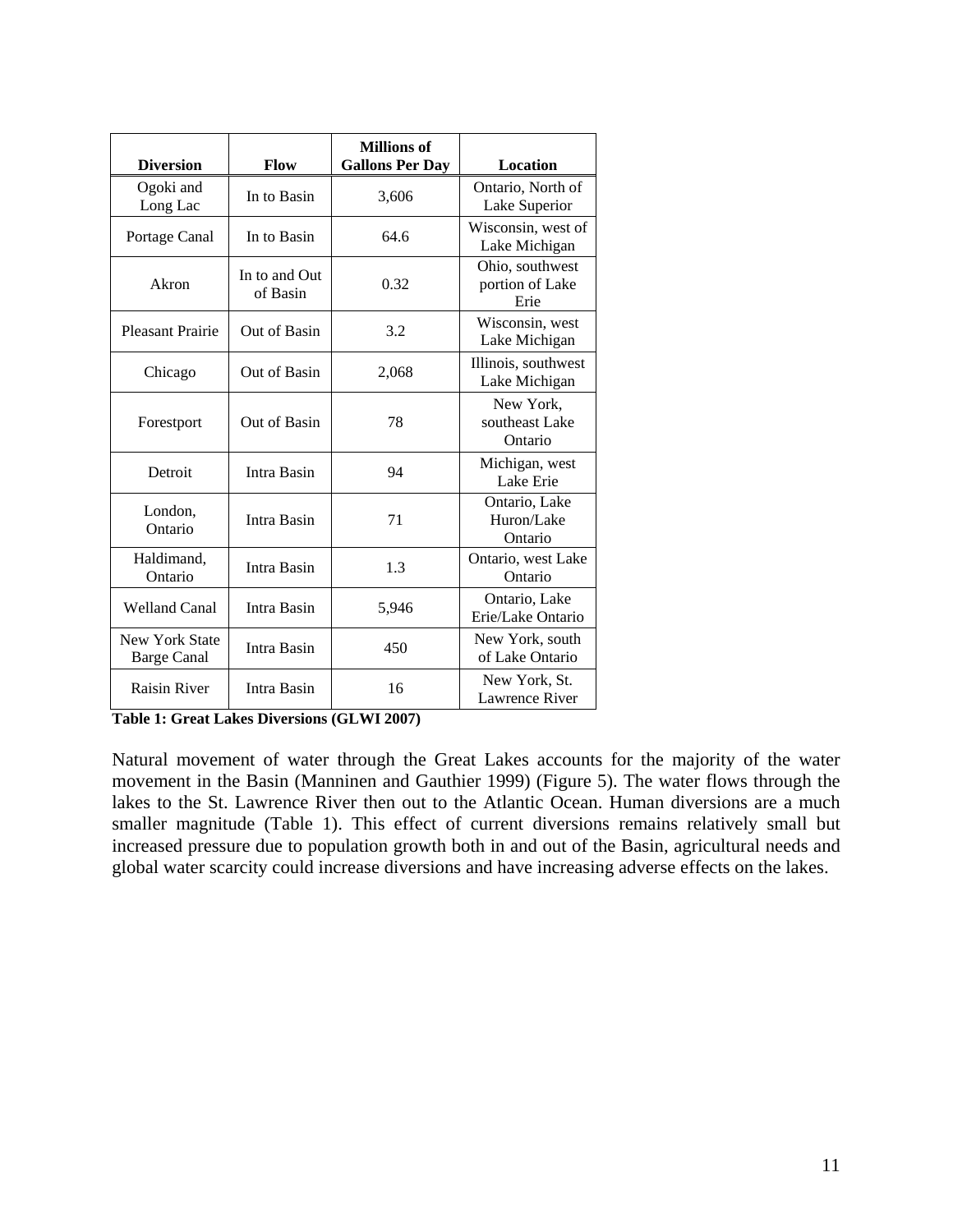

**Figure 5: Comparison between human diversions (in color) versus natural flow rates in the Basin (in blue).** 

#### *4.1.2 Impacts of Lower Water Levels*

Relatively minor changes in the water level may cause problems for commercial industries, municipalities and native ecosystems. Consequences of lower water levels include, but are not limited to:

- Reduction of cargo loads on commercial ships. For cargo ships, a one-inch drop in water level accounts for a decrease in cargo weight of between 50 and 270 tons to maintain a safe buffer between the ship and the lake bottom (Mortsch and Quinn 1996).
- Dredging which is a potential remedy to the consequences of decreased lake levels (Brooker 1985; Newell, Seiderer et al. 1998). This action has notable and vast ecological consequences that are outside the examination of this paper.
- Docks, water intakes and other manmade structures depend on relatively constant water levels (IJC 2000). Low water levels could eventually require municipalities to incur expensive replacement or infrastructure costs if levels fall too low.
- Increase of pollution concentration as lake levels decrease which will be harmful for the domestic water supply and will negatively affect the health of plant and wildlife within the Great Lakes ecosystem (Sherry 1986; Abel 1989).
- Decrease in the acreage of wetlands that occur within the Basin. Wetlands are very important habitats in the Great Lakes, because they serve as flood control as well as habitat for native mussels (Associated Press 2007). As invasive species are already putting pressure on the local habitat, the absence of wetlands would further stress the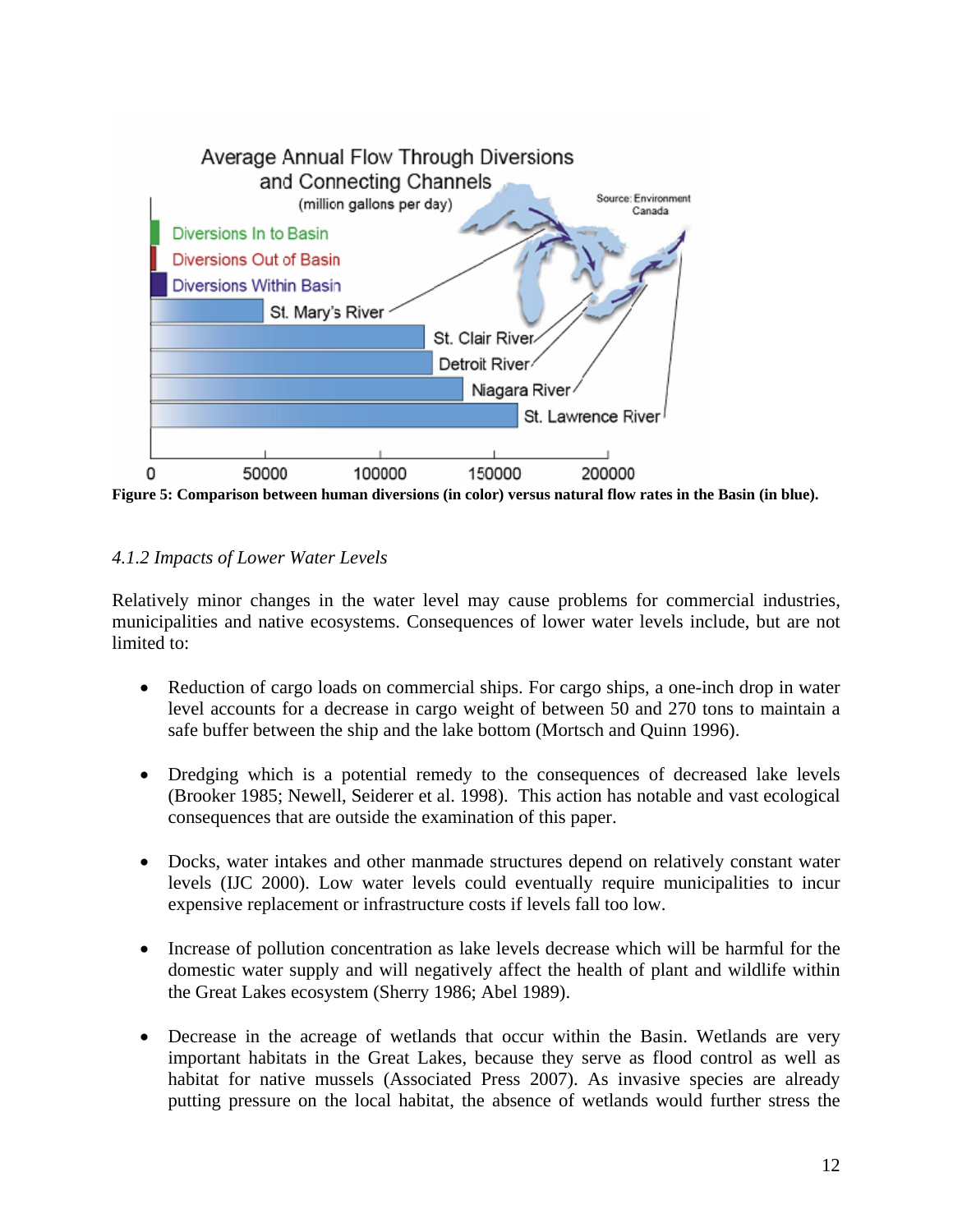native species. As lake levels fall, these areas will begin to disappear and lose their ability to provide habitat and ecosystem services.

#### *4.1.3 Solution: Water Use Regulation*

To address the issues associated with future demands upon the Basin's water resources, the Compact regulates water use in a number of ways. Specifically, the Compact prohibits all new or increased diversions out of the Basin and requires Party States to set threshold levels for the regulation of new or increased withdrawals within the Basin.

The prohibition on diversions prevents water from being transferred out of the Basin into another watershed, or from one Great Lake watershed into that of another by multiple means including pipeline, canal or tanker truck. The Compact does contain limited, conditional exceptions for straddling communities, communities within a straddling county, and intra-basin transfers. In order to qualify for an exception, a proposal must meet certain criteria. Diverted water must be used solely for public supply purposes and all water, minus an amount for consumptive use, must be returned as natural or treated wastewater. Exceptions will often require regional review and in some cases approval from the Council.

In addition to prohibiting diversions, the Compact also requires Party States to manage and regulate new and increased withdrawals and consumptive uses. The Party States must set threshold levels to ensure that withdrawals do not result in significant impacts to the waters and water dependent natural resources within the Compact. This requirement must be met within ten years of the Compact or a default threshold will be applied.

The regulations described above do not apply in two additional circumstances. First, the Compact's definition of a diversion excludes water that is used to produce or manufacture products that will subsequently be transferred out of the Basin. In practice, this allows agricultural and beverage products, which incorporates significant amounts of water, to be produced within the Basin and shipped nationally and/or internationally. Secondly, diversions to the State of Illinois are governed by the Supreme Court decree in Wisconsin et al vs. Illinois et al, which means that diversions of Basin water within the state of Illinois are allowed unless prohibited by the terms of the Supreme Court decree

#### *4.2 Scientific Uncertainty*

Two of the primary concerns with future lake levels are the effects of climate change and new and increased demands on the Great Lakes water. Underlying both of these problems is the scientific uncertainty about the actual impacts these problems are likely to have on the Basin. The ambiguity of the pending water demand and the unknown effect of climate change coupled with a lack of relevant data for the watershed area can make effective management challenging. Therefore, the Compact aims to provide sustainable water management of diversions. It also aims to develop a scientific baseline to more thoroughly to understand the present and future hydrological balance within the Basin.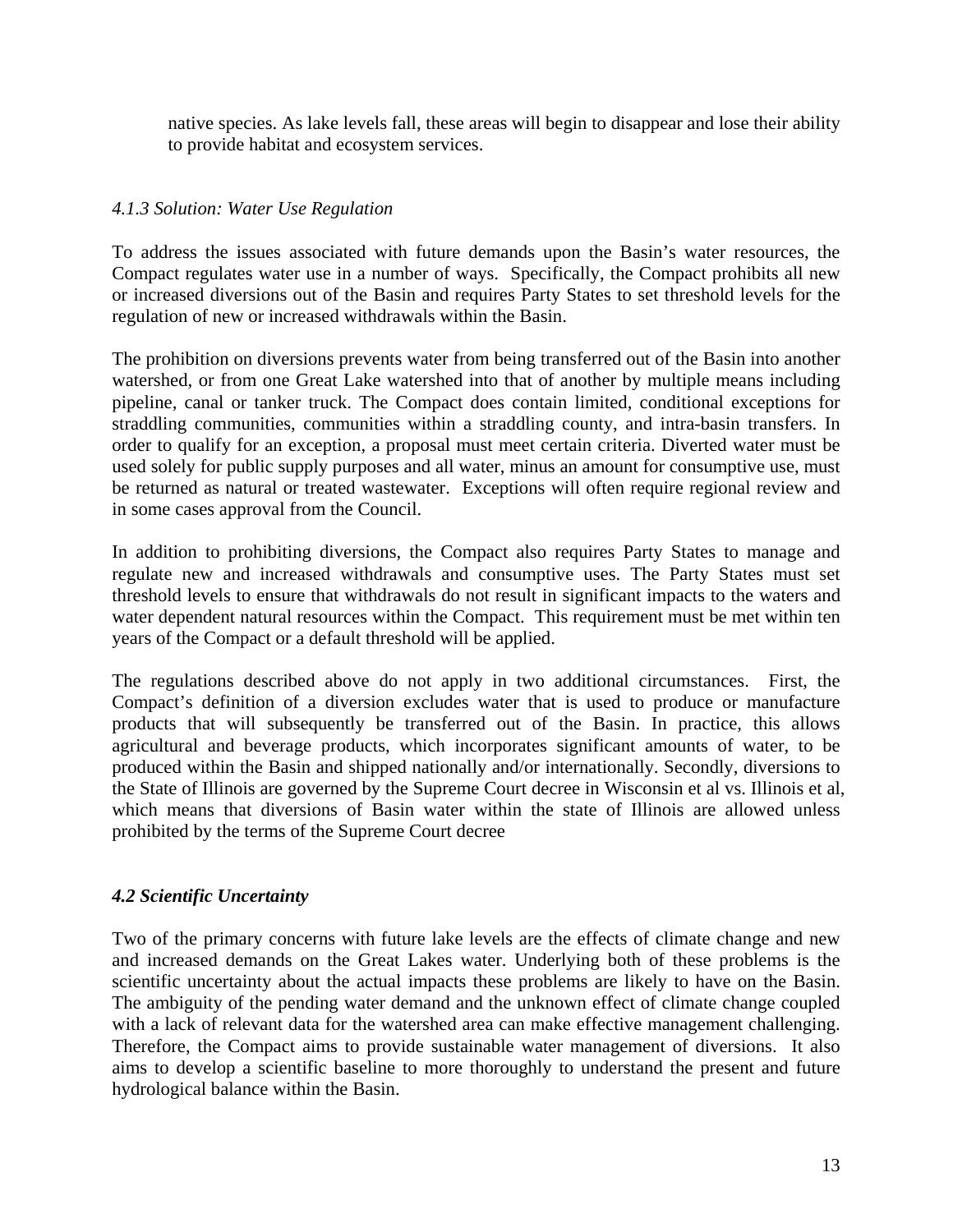#### *4.2.1 Climate Change*

Climate change is one of the largest future threats to lake levels (Bertram and Stadler-Salt 2000). Although there is uncertainty about how climate change will affect the Lakes, there is a considerable body of scientific knowledge on the likely impacts. The National Oceanic and Atmospheric Administration (NOAA), one of the main management and research bodies in the Basin, has compiled four climate modeling scenarios that estimate future lake levels, surface water temperatures, changes in annual runoff, and changes in annual outflow changes within the Basin. The specific research institutes are: the Canadian Climate Center, the Goddard Institute for Space Studies, the Geophysical Fluid Dynamic Center, and Oregon State University (Mortsch and Quinn 1996).

These scenarios assume a future doubling of carbon dioxide over next century. Given this assumption, the climate change modeling in the Basin supports the fears of the Compact designers. Summarized in Table 2, below, the models show that over the next century, water temperatures could increase as much as 5.96 °C, with lake levels dropping as much as 1.16 meters. The greatest ambient temperature increases will occur in the winter with a range of 3.4 – 9.1°C. During the summer the range is between 2.7 – 8.6°C (Mortsch and Quinn 1996) (Table 2). Several additional possibilities could further exacerbate water levels. Intuitively, as temperatures rise, evaporation will increase, thus reducing lake levels. The timing of temperature rise will also have various effects, such as warmer winters decreasing the ice pack, which in turn decreases spring runoff(IPCC 2007). Furthermore, higher temperatures during the rainy season may potentially decrease overall precipitation amounts (IPCC 2007).

| <b>Climate Change Modeling Institutes</b>                                              | <b>Surface Temperature</b><br>Increase $({}^{\circ}C)$ | Lake Level (ft) |  |  |
|----------------------------------------------------------------------------------------|--------------------------------------------------------|-----------------|--|--|
| <b>Canadian Climate Center</b>                                                         | 5.2                                                    | $-3.81$         |  |  |
| Goddard Institute                                                                      | 5.96                                                   | $-2.88$         |  |  |
| Geophysical Fluid Dynamic Center                                                       | 4.86                                                   | $-1.87$         |  |  |
| <b>Oregon State University</b>                                                         | 3.68                                                   | $-1.54$         |  |  |
| * Values denote averages across all lakes in the Basin.                                |                                                        |                 |  |  |
| ** All models assume a time lapse of 100 years.<br>Source: (Mortsch and Quinn<br>1996) |                                                        |                 |  |  |

**Table 2: Predicted changes in lake surface water temperature and lake levels in the Great Lakes Basin.** 

Scientific uncertainty lies in the potential increase in precipitation in the Basin area. IPCC climate modeling predicts that global circulation patterns will shift northward which equates to increased precipitation over the Great Lakes region (Figure 6). According to Figure 6, there is a predicted 15% increase in precipitation in the Basin over the next 50 years. This may decrease some of the impacts of rising temperatures and buffer lake level declines due to increased evaporation.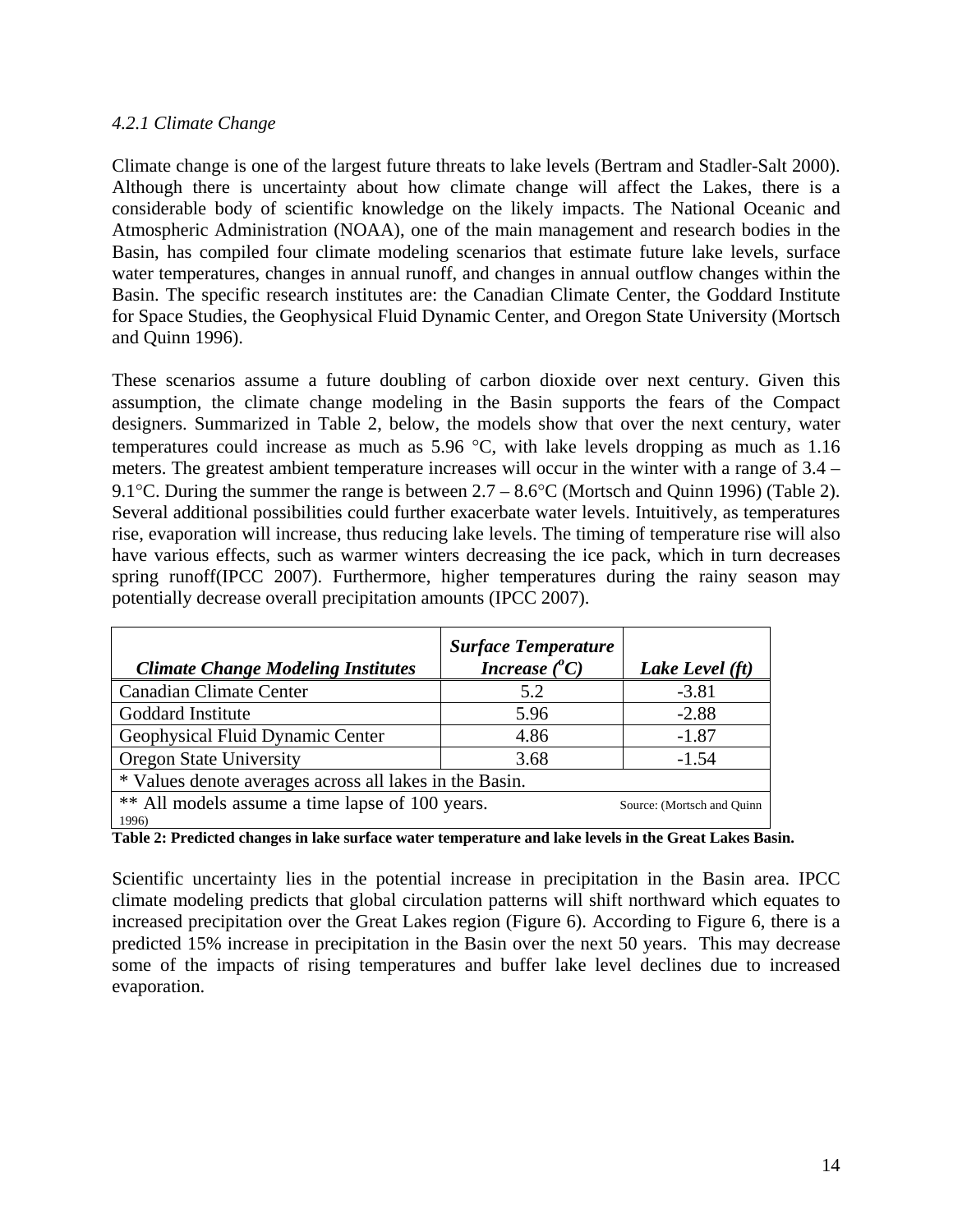

**Figure 6: Temperature and precipitation predictions in North America for the next 50 years (IPCC 2007)** 

The imminence of a general warming trend is sufficient enough to warrant the precautionary measures of the Compact. Even if the climate models' assumptions are incorrect or the predictions are overstated, any warming may cause water level to drop resulting in serious impacts at small temperature changes. For instance, in the past few years incremental increases in water temperatures are the suspected cause of a near record low water level in Lake Superior (Associated Press 2007).

#### *4.2.2 Lack of Data*

Another important issue in the Basin that this Compact addresses is the overall lack of data, which contributes significantly to the overall uncertainty of the situation. Lake levels have been recorded and monitored over a long period of time. However, this represents one of the few complete data sets for the Basin. Historical consumptive uses, and diversion flow rates are recorded more sparsely and are usually more difficult obtain and interpret. Current data on many water quality characteristics and lake health parameters only create an incomplete picture of the Basin. The Compact legislates the creation of an accessible and complete database of diversion rates and uses.

A lack of basic data for a certain town or county's water use levels impedes the ability to make efficient decisions about water supply and whether water consumption should be limited. Accurate data is necessary to calculate whether lake levels are declining or are within the realm of normal fluctuations.

#### *4.2.3 Impact of Water Use*

The total cumulative affect of diversions out of the Basin is not fully understood, and is believed to be decreasing lake levels slightly. See the above section entitled Unchecked Water Use for further discussion.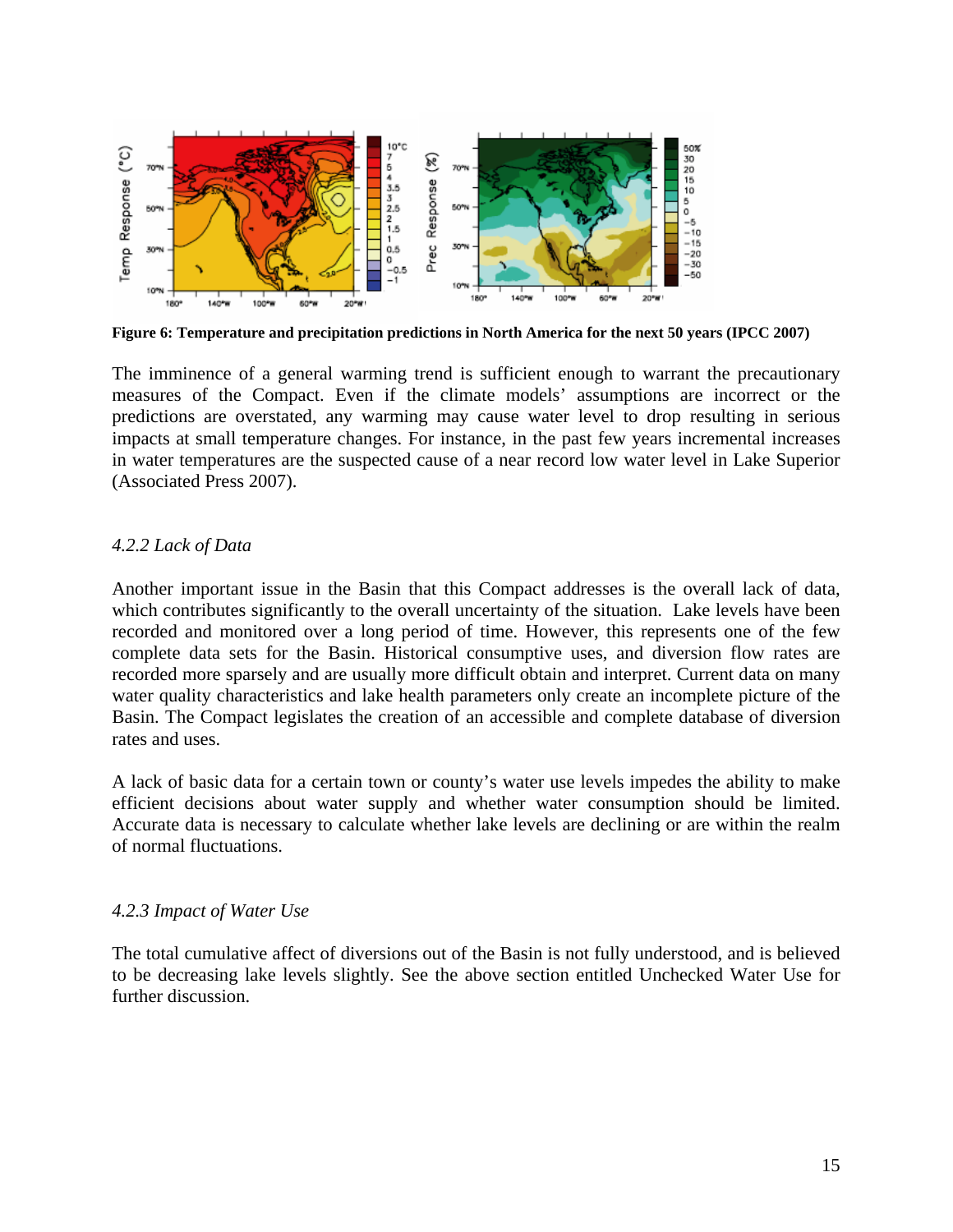#### *4.2.4 Solution: Water Resource Management*

In the face of the scientific uncertainties associated with climate change, lack of data, and the long term impacts of water use, the Compact employs a precautionary approach. This approach requires that the Council cooperatively monitor and improve water use within the Basin. Water resource management of the Lakes is proposed through three main components: a resources inventory, conservation and efficiency programs, and an assessment of cumulative impacts.

#### • *Water Resources Inventory*

Each state must develop and maintain its own water resources inventory. This inventory must include data regarding use of resources, including the location, type, and quantity of withdrawals, diversions, and consumptive uses. Each state must also develop a common database for this information as well, which can accommodate exchange of data with other states/provinces. Within five years of the effective date of the Compact, any withdrawal greater than an average 100,000 gallons of water per day in any 30 day period, or a diversion of water out of the Basin in any amount, must be registered within its Party State's database. Each state will annually report the information it's gathered to a "Great Lakes-St. Lawrence River water use database repository," and this aggregated material will be made publicly available.

#### • *Water Conservation and Efficiency Programs*

The Council must identify Basin-wide conservation and efficiency objectives based on goals as defined by the Compact. Each state must develop water conservation and efficiency goals consistent with those of the Basin, and implement a corresponding program for all Basin water users. Each state shall annually assess its program's efficacy, and report findings to the Council/Regional Body.

#### • *Assessment of Cumulative Impacts*

The Council, in cooperation with the Regional Body, must conduct periodic assessments of the cumulative impacts of withdrawals, diversions, and consumptive uses from the waters of the Basin. These assessments shall use the most current and appropriate guidelines, consider the impacts of climate change as well as other significant threats to basin waters, and contribute to an adaptive management approach for the Basin.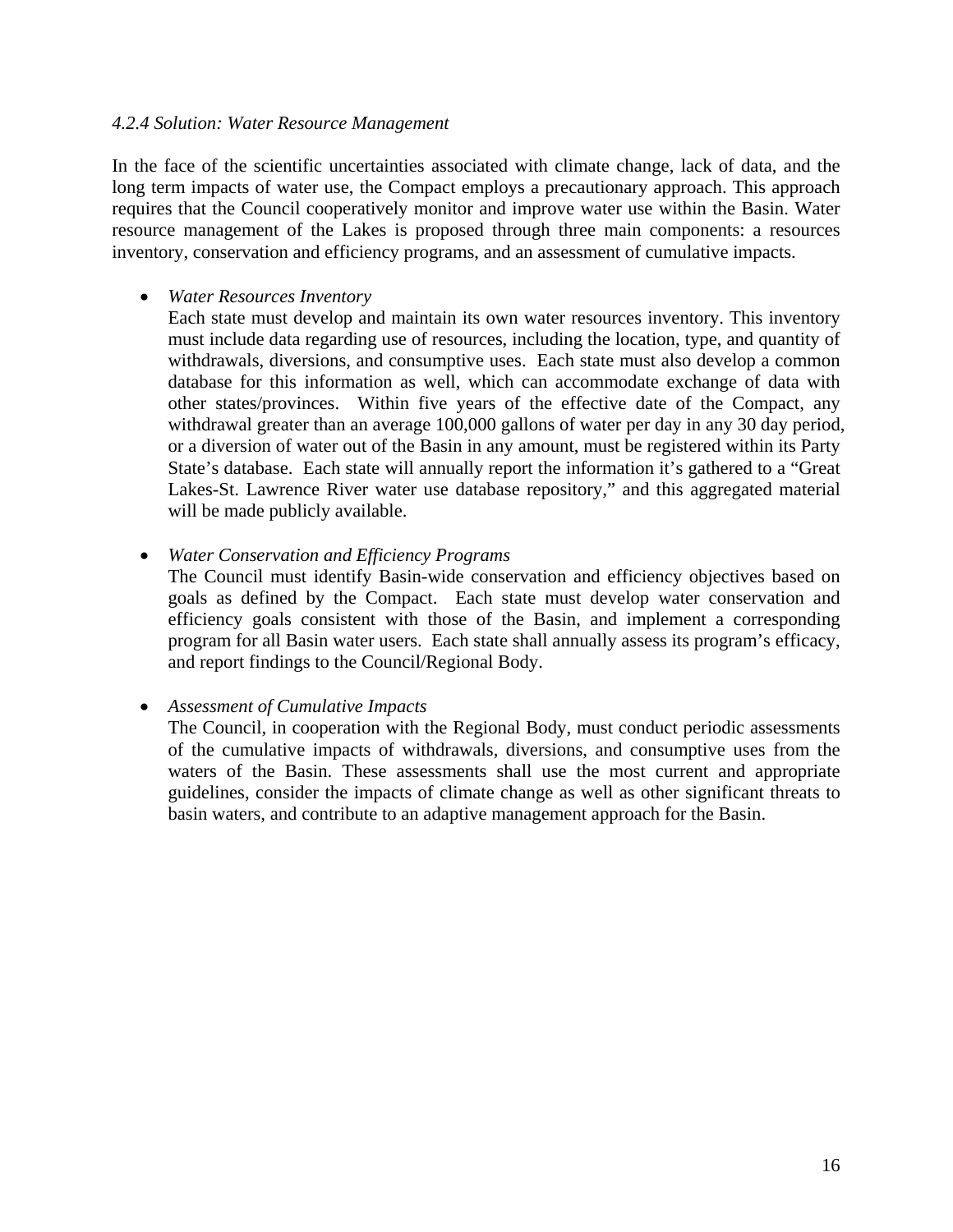#### **5. SCIENTIFIC CONTROVERSIES**

The scientific uncertainties that were discussed previously are also sources of scientific controversies. These topics are debated for the following reasons:

- Accuracies of climate change models
- Incomplete lake health data
- Incomplete water diversion data

In addition to these controversies, water recharge of the Basin, agricultural stress and virtual water, and how diversions are limited are sources of controversy.

#### *5.1 Water Recharge of the Basin*

An understanding and quantification of inflows and outflows to the lakes is necessary in order to manage for sustainable levels of water withdrawals. Despite this, parts of the Great Lakes hydrological cycle are still not well understood. Calculating inflows from precipitation is relatively straightforward, but the relationship between groundwater and surface water and how each source is recharged is not well understood, and can vary dramatically by locality (Grannemann, Hunt et al. 2000). An understanding of ground water is important because it is connected hydrologically to surface water flows in streams, lakes and wetlands (Grannemann, Hunt et al. 2000). These surface waters can percolate into groundwater basins, or conversely, in some locations, groundwater can seep into surface flows. During periods of low rainfall, ground water may also provide the only natural source of water that keeps streams flowing (Galloway and Pentland 2005). A better understanding of groundwater and surface water interactions would contribute to the sustainable management of withdrawals in the region.

#### *5.2 Agricultural Stress and Virtual Water*

Agriculture is the largest consumer of water in the Basin. On average, agriculture consumes 70 times more water than people use for domestic purposes and 40-90% of that water is lost to evaporation or stored in the crops as virtual water, water retained by the crops (SIWI 2004). The massive amounts of water used in the agricultural sector and the virtual water stored in the crops leave the Basin when the crops are exported. Virtual water currently does not qualify as a diversion.

#### *5.3 Limiting Diversions*

A related controversy to the issue of virtual water is whether the Compact should limit diversions at all. Considering the potential water challenges in North America and around the globe, perhaps the Great Lakes should be used as a water supply resource? Without access to the Great Lakes, the United States might be facing a water shortage in the Southwest (Maddock and Hines 1995). Although this legislation is precautionary for the Basin, it may have negative future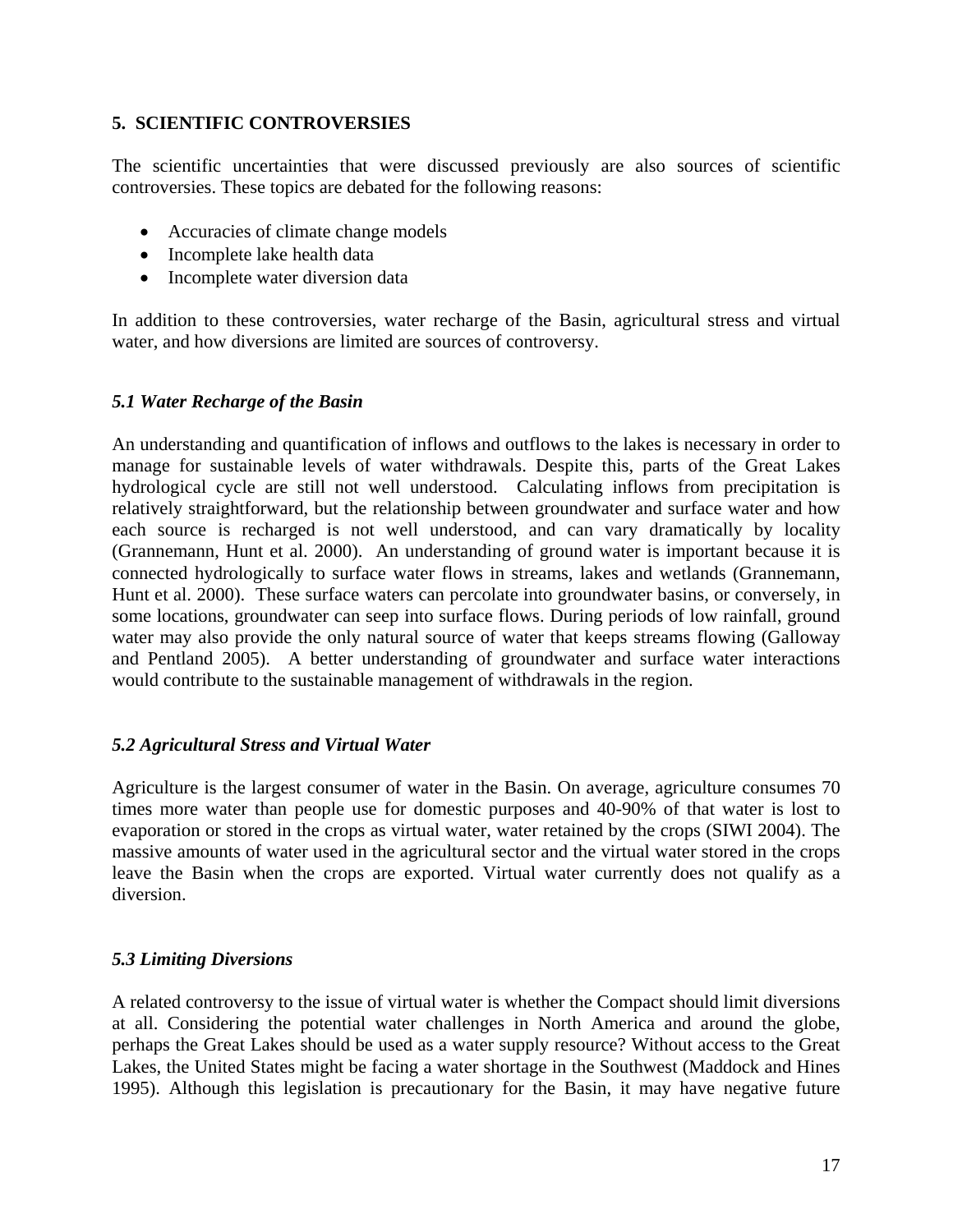implications for the rest of the United States as one way to address a regional water shortage would be to allow out-of-basin transfers from the Great Lakes.

Beyond North America, there are also critical water challenges globally that this region could be tapped into to help address. According to Cosgrove and Rijsberman (2000), in the 20th century the world population tripled while water use increased six-fold. In addition, Vorosmarty et al (2000) state that current trends indicate global freshwater use is exceeding long-term accessible supply from 5 to 25%. The water crisis has caused many serious problems around the world. Currently 14,000 people die from diseases caused by global water crisis every day, 11,000 of which are children under the age of five (Stop Child Poverty 2007). One option is to consider how "virtual water" trades and agricultural production can be improved to help conserve water globally. Currently, the United States is a net exporter of virtual water in the form of food and agriculture and the Great Lakes region could be a source for the export of resources to heavily populated and drought-prone regions. Furthermore, producing less water intensive crops or using technological methods such as vertical farming, where farms, located in or near urban areas, are stacked vertically like floors in a high rise building, might mitigate the possible water shortage problems, as well as quality issues associated with agriculture.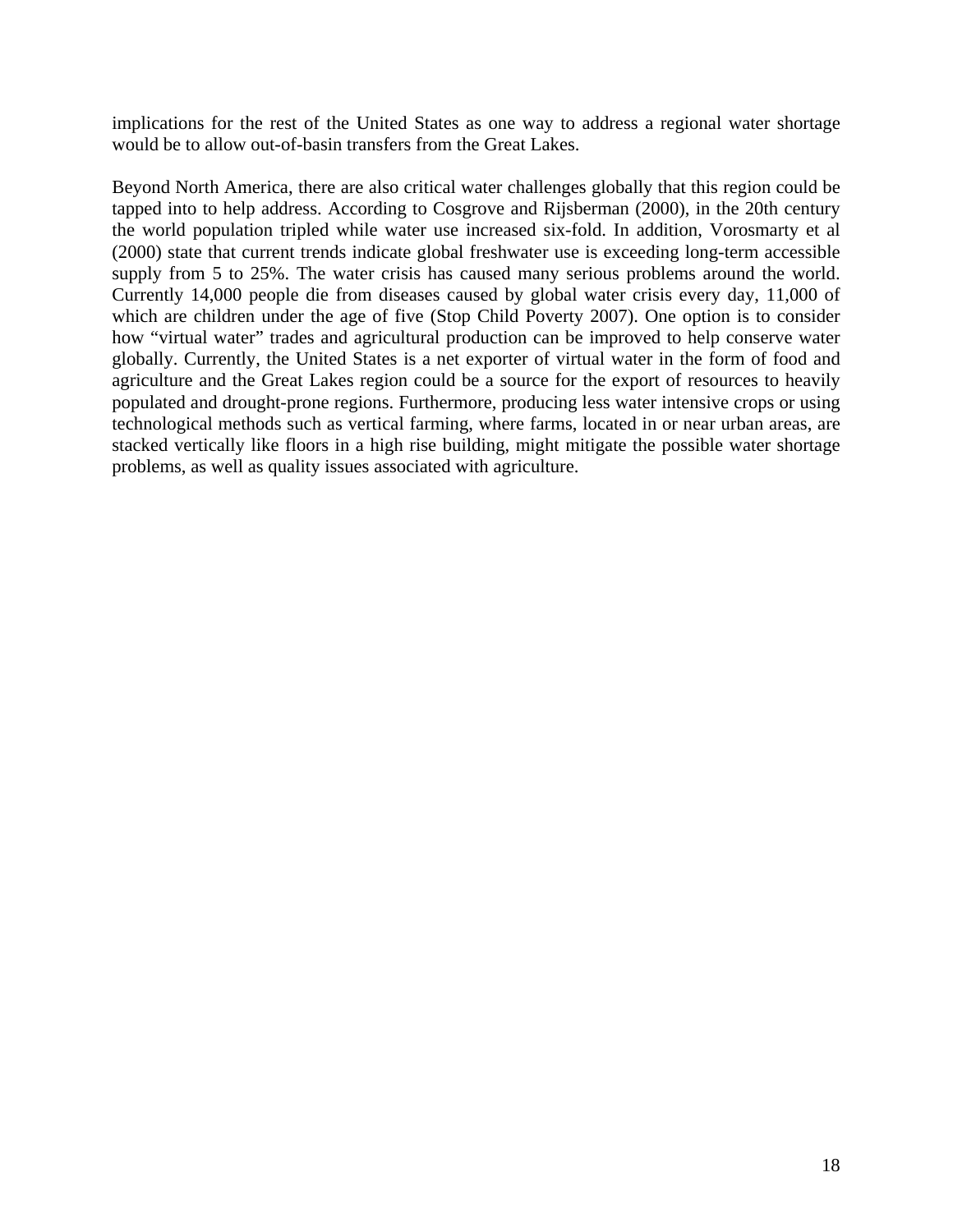#### **6. MEASURING THE SUCCESS OF THE SOLUTIONS**

The Great Lakes waters provide for the domestic needs of 30 million people. The Basin also supports a diverse economy in both the United States and Canada, which generates over \$200 billion a year in economic activity (EPA 2002). It is reasonable that the Great Lakes Council wants to protect this natural resource. In part, protection requires that the solutions posed by the Compact be successful and to prove success the solutions must be measurable.

While the goal of the Compact are clear -- to protect the water quantity in the Basin from future threats such as withdrawals, diversion and climate change -- the indicators for success in addressing these threats have yet to be determined. While the effect of climate change may be too difficult to accurately gauge, diversions and withdrawals can be measured

#### *6.1 Diversion and Withdrawal Flow Rates*

Diversions and withdrawals can be measured by flow rates. By measuring changes in the flow rate, as well as groundwater levels, the results can serve as a baseline for comparison (Bertram and Stadler-Salt 2000). Water flow measurements are evaluated through high velocity flow meters at the site of the withdrawals or diversion. These industrial flow meters provide the flow rate and quantity of water entering and exiting the Basin. The main indicator in this section is the various flow rates (in cfs) and the corresponding quantity of the water being exchanged. Establishment of diversion and withdrawal rates and the locations for diversions or withdrawals are necessary to create sustainable water conservation management plans. It is important that water is measured where it enters and exits the Basin, instead of further along the pipes, as this gives the exact reading of the water use. Varying gauge placement configurations could underestimate water use as some may be lost in pipes en route. Therefore, placement of the gauges could alter the measurements (Pennsylvania Department of Environmental Protection 1996).

Protecting hydrologic and ecosystem integrity is the optimal goal. Accurate flow rate and water level baseline data will help establish where efforts need to be focused to ensure continuing integrity. It is necessary for the Council to establish baseline measurements of certain indicators so future change can be tracked with confidence.

#### *6.2 Resource Inventory and Water Conservation Programs*

As stated previously, the Compact divides water management into two sections, the resource inventory of water use and water conservation and efficiency programs. Both of these are mandated by the Compact. Water resource inventories will primarily be compilations of the flow rate measurements, but could be expanded to contain other indirect sampling types including: demand studies and predictive modeling. The intent is that these indicators, coupled with the water flow measurements, create a useful scientific database that can be studied by scientists to better understand the Basin.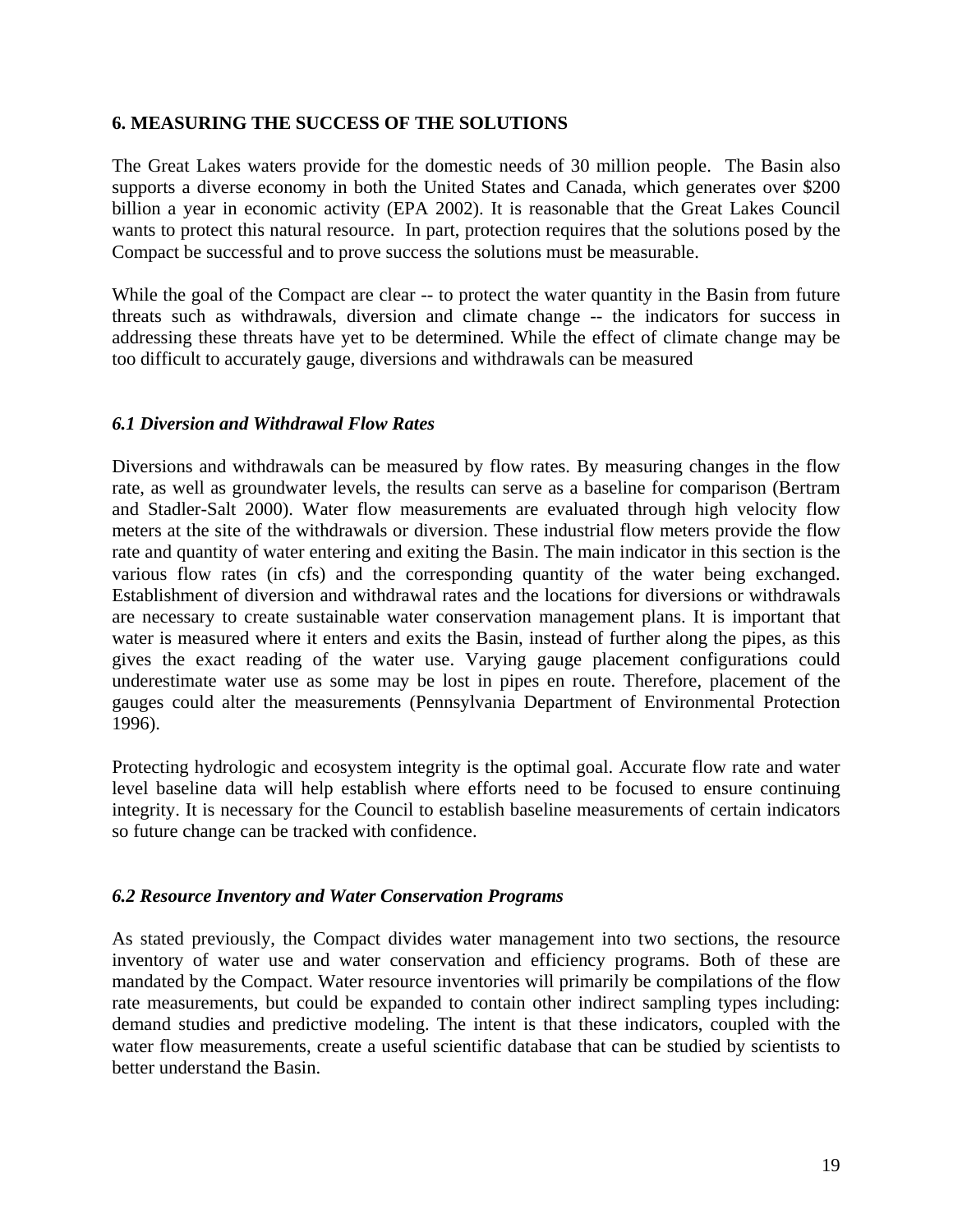Water conservation and efficiency programs are outlined in Section 1, Article 4 of the Compact. They include:

- Improved water dependent resources protection
- Restoring hydrologic and ecosystem integrity
- Retaining quantity of surface water and groundwater
- Sustainable use
- Efficiency of use
- Reduction of water loss and waste.

A cumulative impact assessment is a major administrative indicator of the effectiveness of the Compact. It creates a framework that all parties must follow to collectively assess the impacts of withdrawals and climate change in the Basin.

#### *6.3 Climate Change Assessments*

The Council must understand the potential impacts of climate change, so that appropriate management and regulatory measures can be implemented and progress measured. Regional, as well as national and international climate models exist (Mortsch and Quinn 1996). These indicators include: rate of climate increase, possible changes in precipitation, and changes in flow rates of the diversions and the St. Lawrence Seaway (Mortsch and Quinn 1996; GLWI 2007). Climate modeling is an emerging field and predictions are inherently variable. Baseline development for these indicators and close subsequent monitoring is particularly important, as it will help validate certain climate models, eliminate uncertainty, and create a clearer prediction.

#### *6.4 Challenges to Assessment*

The Compact faces potential problems with the measurements and final calculations of the scientific indicators. Proper methodology must be established to effectively collect the data for each indicator. NOAA, the Canadian Hydrological Service, the United States Army Corps of Engineers, and many academic researchers currently studying in the Basin could act as advisors to the Council on proper or previously successful methodology. Possible issues that the Council must account for include: the size of the basin, population density, and the hurdles that international and multi-departmental collaboration present.

The size of the Basin is similar to the area of the United Kingdom. This massive area of land and water makes establishing universal baselines challenging. Spanning four different biomes, each biome faces different conditions -- seasons, temperature, and precipitation -- that impact regional baselines. The Basin includes major urban centers with high population density to very rural or wilderness areas with little population. This poses an administrative challenge by ensuring accurate data collection in the low population density areas. Collaboration is the main administrative issue that will need to be addressed in future examination of this act. Scientific challenges of an international initiative include such minor details as incompatibility of the metric and imperial measurement systems.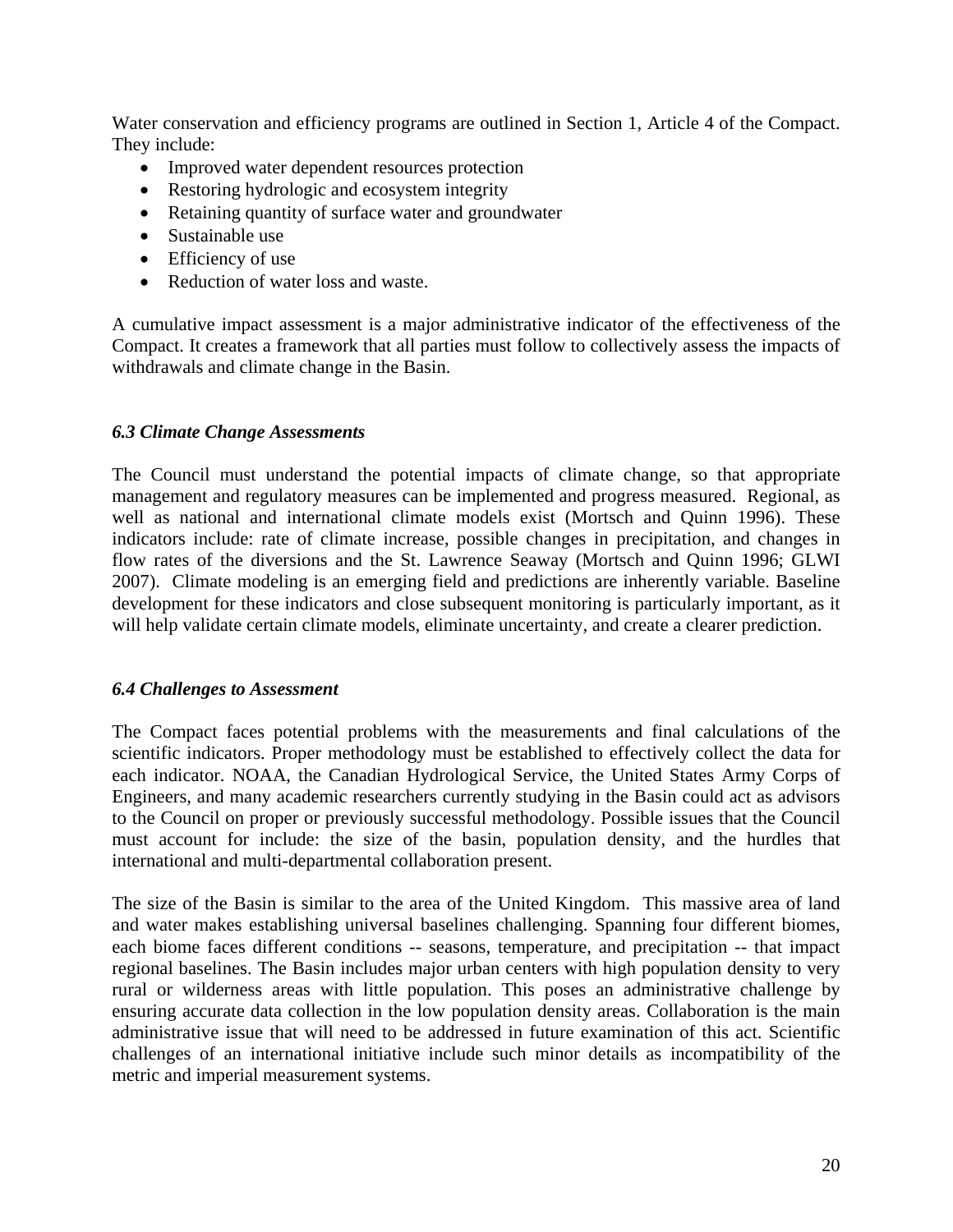#### *6.5 Collaborative Assessment*

There are possible collaboration opportunities with other Great Lake initiatives that the Council could take advantage of to improve the collection of scientific data. The Great Lake Water Quality Act of 1972 represents a current initiative in the Great Lake Basin to monitor the water quality of the lakes. This act has over 80 indicators that will be examined, inventoried and studied to ascertain changes in water quality (Bertram and Stadler-Salt 2000; Environment Canada and EPA 2007). Possible collaboration would be prudent as many indicators, such as ice duration, increases in extreme storms, first emergence of water lilies in Basin wetlands, lake water levels, extent of hardened shoreline, and water diversions are also applicable to the monitoring of the Compact (Bertram and Stadler-Salt 2000).

Finally, future considerations must be taken into account for all indicators. The water levels of the Great Lakes are close to the historical average, creating baseline indicators are necessary to help monitor any changes in the Basin and adhere to the legislation in the Compact. Many of these scientific issues suggested will need to be addressed through clear administrative implementation with the exception of climate modeling. The hope is that modeling will get increasingly more precise as a better understanding of the connection between the water level fluctuations in the Basin, the effects of water exchanges on these levels and climate change are better understood.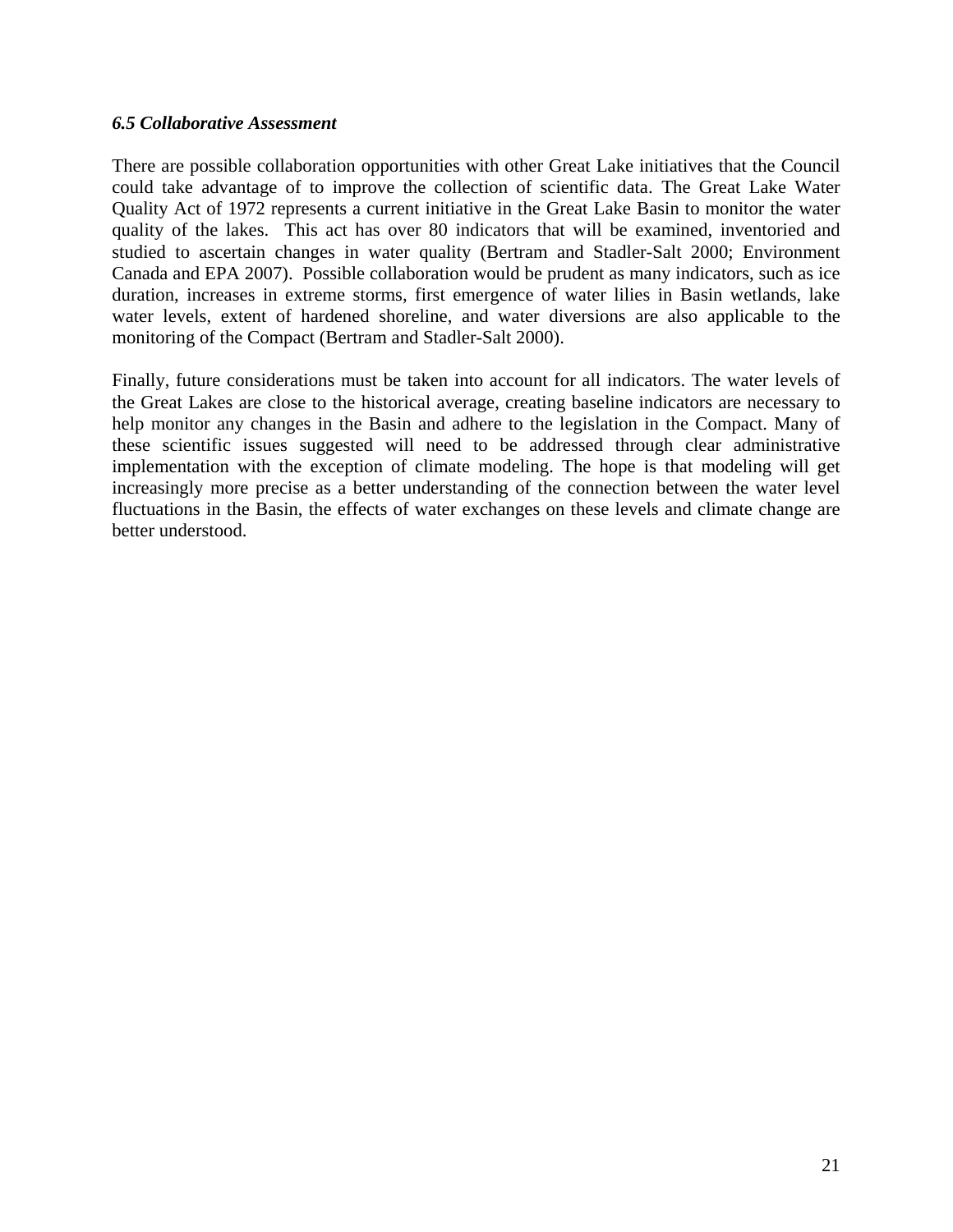#### **7. CONCLUSION/SUMMARY OF FINDINGS**

The Great Lakes-St Lawrence River Basin contains North America's largest freshwater resource, and faces uncertain impacts due to climate change and development pressures both within and outside the Basin. The Compact takes a precautionary approach to managing this water resource, proposing a prohibition on diversions out of the Basin (with limited exceptions) and coordination between the Party States to assess and manage the water resources of the Basin.

The nature of the basin, which straddles eight states, two provinces and two countries, requires a cooperative approach to management. The process, however, is complicated by the number of jurisdictions involved, and the ratification of the Compact by all Party States, in addition to the federal government, will likely present some challenges.

Contained in the Compact are several inherent controversies, the most salient issue is the apparent hypocrisy in how the Compact approaches water distribution. In times of water scarcity, there is an underlying fear of potential competition for the Great Lakes resources from outside sources. However, other pressures, such as those from industry and agriculture from within the Basin, are not subject to the same levels of regulation, despite currently having a much larger impact.

Additionally, while there is a prohibition of water diversions outside of the Basin, water that is exported out of the Basin as a processed good such as bottled water is deemed exempt from the Compact. Other potential contentions are the high levels of uncertainty surrounding the science of climate change, the rate of recharge and future demand. This makes it difficult to predict how effective the Compact can be in protecting the water resources of the Great Lakes and St. Lawrence River.

The Compact proposes a contemporary approach to water resource management through the provision of cumulative impact assessment, cooperative and adaptive management, data collection and sharing, public participation, tribal consultation and consideration of the impacts of climate change. The cooperative approach to management and data collection could yield significant benefits, but it is uncertain whether the prohibition on diversions outside the Basin combined with water efficiency plans within the Basin, will be sufficient to mitigate the potential combined pressures of development and climate change.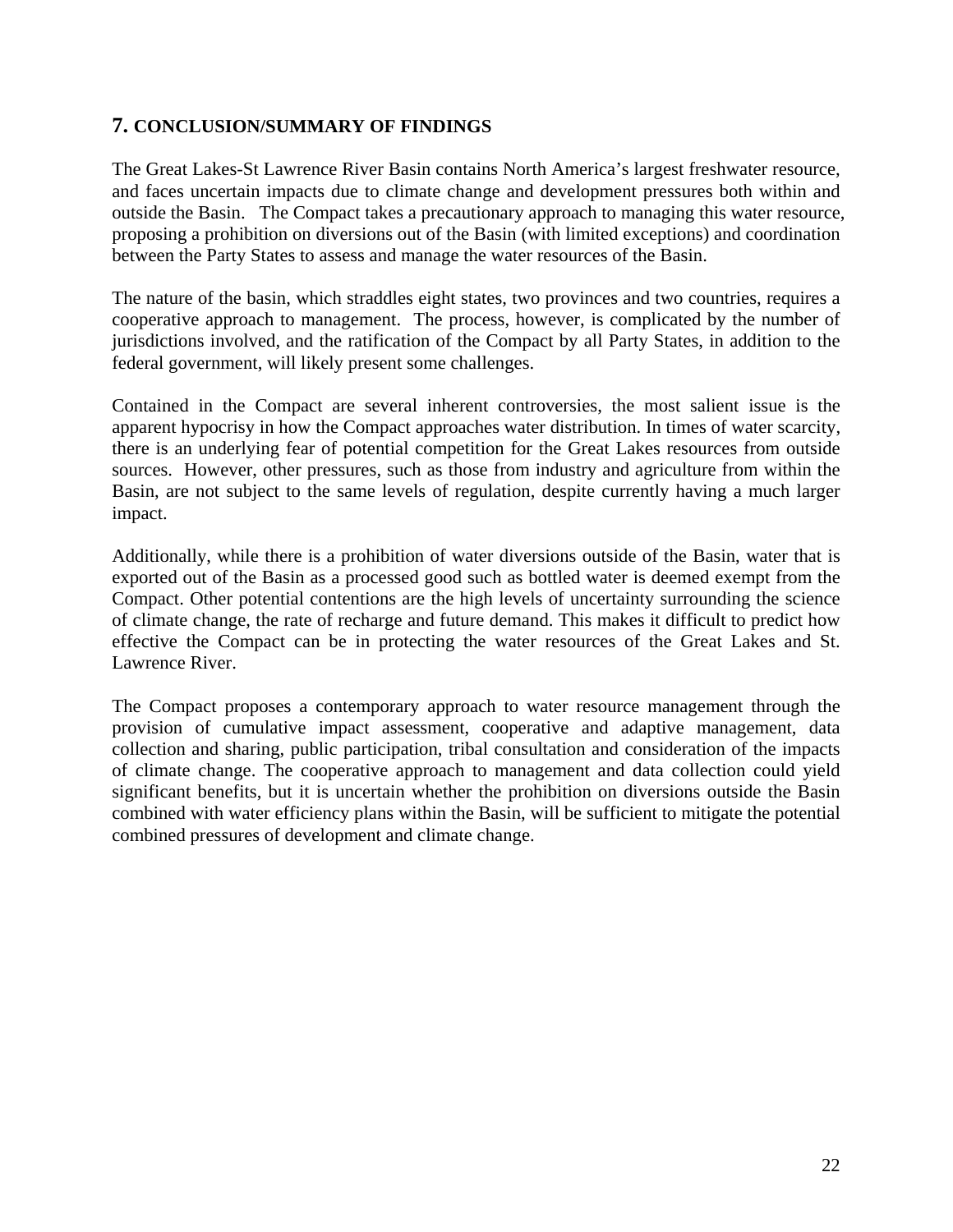#### **References Cited**

Abel, P. (1989). Water Pollution Biology. Chickchester, UK, Halsteed Press.

Ambramoviz, J. (1996). Imperiled Water, Impoverished Future: The Decline of Freshwater Ecosystems, Worldwatch Paper 128.

Associated Press. (2007). "Lake Superior changes puzzle scientists. URL:www.cnn.com/2007/TECH/science/08/03/superior.puzzle.ap/index.html. Access Date: August 3, 2007."

Bertram, P. and N. Stadler-Salt (2000). State of the Great Lakes Ecosystem Conference: Selection of Indicators for Great Lakes Basin Ecosystem Health, Version 4. Chicago.

Botts, L. and B. Krushelnicki (1987). The Great Lakes: The Environmental Atlas and Resource Book. Chicago, US Environmental Agency.

Brooker, M. P. (1985). "The Ecological Effects of Channelization." The Geographical Journal **151**(1): 63-69.

Cosgrove, W. and F. Rijsberman (2000). World Water Vision: Making Water Everybody's Business. London, UK, Earthscan Publications.

Environment Canada (2000). The ABC's of Indicators, Environment Canada EPA.

Environment Canada and EPA (2007). State of the Great Lakes 2007- Draft. State of the Lakes Ecosystem Conference (SOLEC), Milwaukee, Wisconsin.

EPA. (1996). "Great Lakes: Basic Information. URL: http://www.epa.gov/greatlakes/basicinfo.html." Retrieved August 9, 2007.

EPA (2002). Great Lakes Strategy 2002 - A Plan for the New Millennium. E. P. Agency.

Galloway, G. and R. Pentland (2005). "Securing the Future of Ground Water Resources in the Great Lakes Basin." Ground Water **43**(5): 737-742.

Gleick, P. (1996). Water resources. Encyclopedia of Climate and Weather. S. Schneider. New York, Oxford University Press. **2:** 817-823.

GLWI (2007). Diversions of Great Lakes waters. University of Wisconsin-Madison, Great Lakes Water Institute.

Grannemann, N. G., R. J. Hunt, et al. (2000). "The Importance of Ground Water in the Great Lakes Region". U.S. Geological Survey Water Investigations Report 00-4008. Michigan.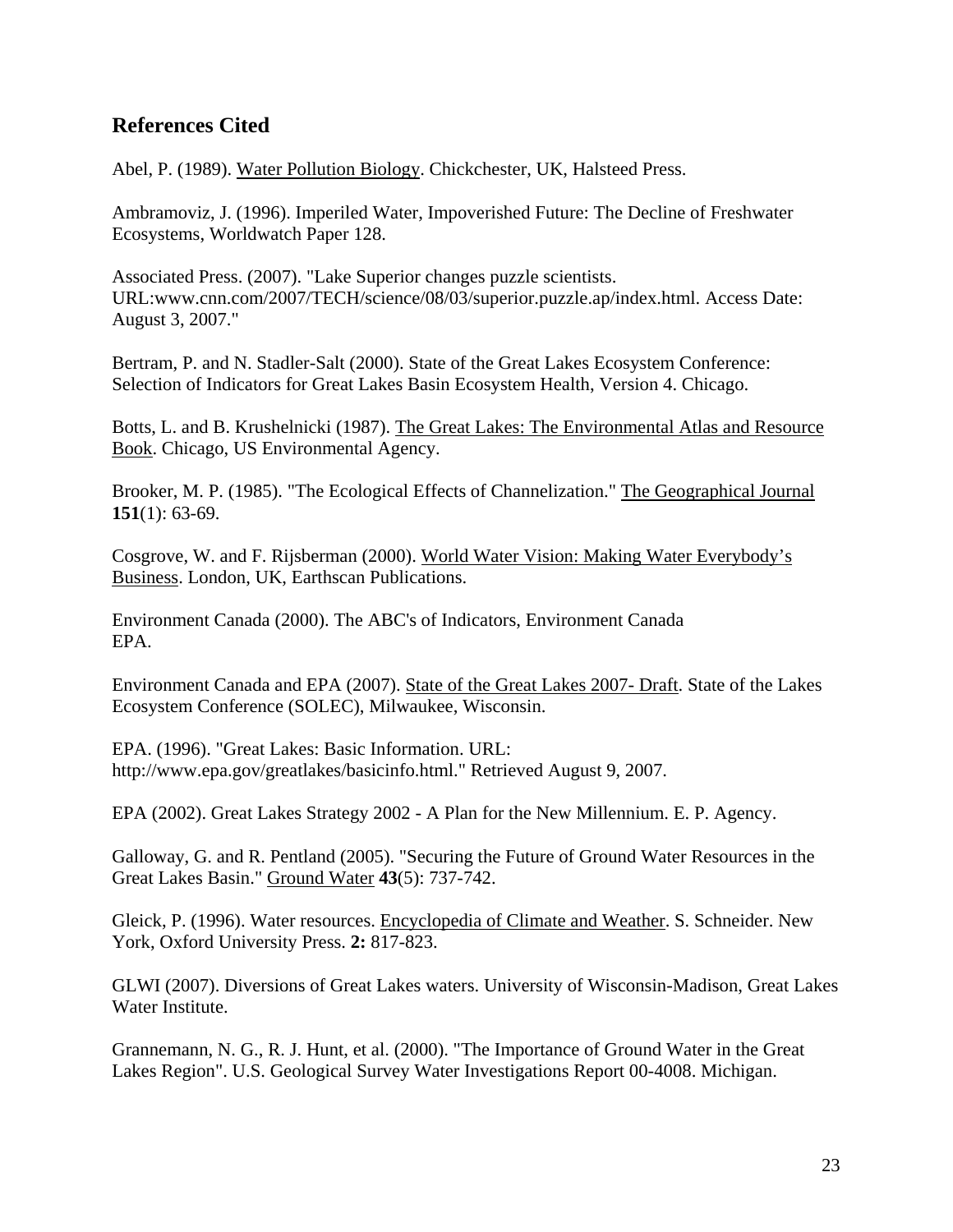Great Lakes Council (2001). The Great Lakes Charter Annex**:** 1-12.

Hutson, S., B. NL, et al. (2004). Estimated Use of Water in the United States in 2000. USGS Circular 1268, Denver, CO: U.S. Geological Survey.

IJC (2000). Protection of the Waters of the Great Lakes: Final Report to the Governments of the United States and Canada, International Joint Commission to the Governments of the United States and Canada.

IPCC (2007). Summary For Policy Makers. Edited by N. Nakicenovic and R. Swart. Cambridge Univ. Press, Cambridge, UK, Intergovernmental Panel on Climate Change.

IWMI (2006). Insights from the Comprehensive Assessment of Water Management in Agriculture. Colombo, Sri Lanka,, International Water Management Institute**:** 8.

Maddock, T. S. and W. G. Hines (1995). "Meeting Future Public Water Supply Needs: A Southwest Perspective." Journal of the American Water Resources Association **31**(2): 317-329.

Manninen, C. and R. Gauthier (1999). Living with the Lakes. Edited by R. Gauthier and M. Donahue. Michigan, Great Lakes Commission.

Molles, M. J. (2002). Ecology: Concepts and Applications. New York, McGraw-Hill.

Mortsch, L. and F. Quinn (1996). "Climate change scenarios for Great Lakes ecosystem studies." Limnology and Oceanography **41**(5): 903-911.

Newell, R., L. Seiderer, et al. (1998). "The impact of dredging works in coastal waters: a review of the sensitivity to disturbance and subsequent recovery of biological resources on the sea bed." Oceanogr. Mar. Biol. Ann. Rev. **36**: 127-178.

Pennsylvania Department of Environmental Protection. (1996). "Gov. Ridge Signs MOU Concerning Great Lake Water Diversion" URL: http://www.dep.state.pa.us/dep/deputate/polycomm/pressrel/96/GLAKES\_101096.HTM. Accessed: August 6, 2007.

Sherry, J. (1986). "Temporal distribution of fecal pollution indicators and opportunistic pathogens at a Lake Ontario bathing beach." Journal of Great Lakes Research **12**(3): 154-160.

SIWI (2004). "Towards Sustainable Food Production and Consumption Patterns in a Rapidly Changing World New York" Water—More Nutrition per Drop. Background Report for CSD12. Stockholm, Sweden, Stockholm International Water Institute and International Water Management Institute.

Stop Child Poverty (2007). Health URL: http://www.stopchildpoverty.org/learn/bigpicture/health/ Accessed: August 10, 2007.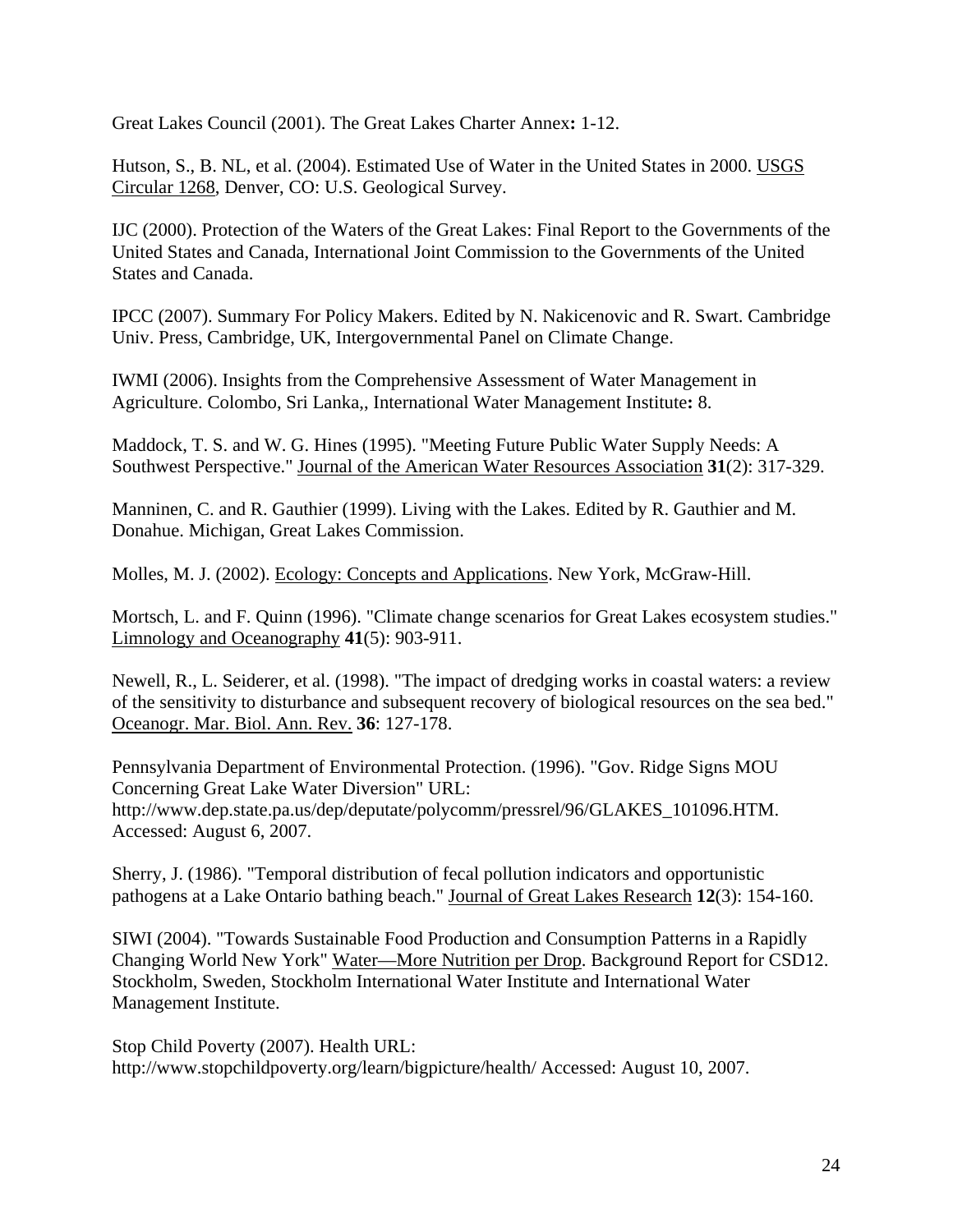USGS. (2005). "A Million Gallons of Water -- How much is it?" URL:http://ga.water.usgs.gov/edu/mgd.html. Accessed: August 10, 2007.

Vorosmarty, C., P. Green, et al. (2000). "Global water resources: vulnerability from climate change and population growth." Science **289**: 284-288.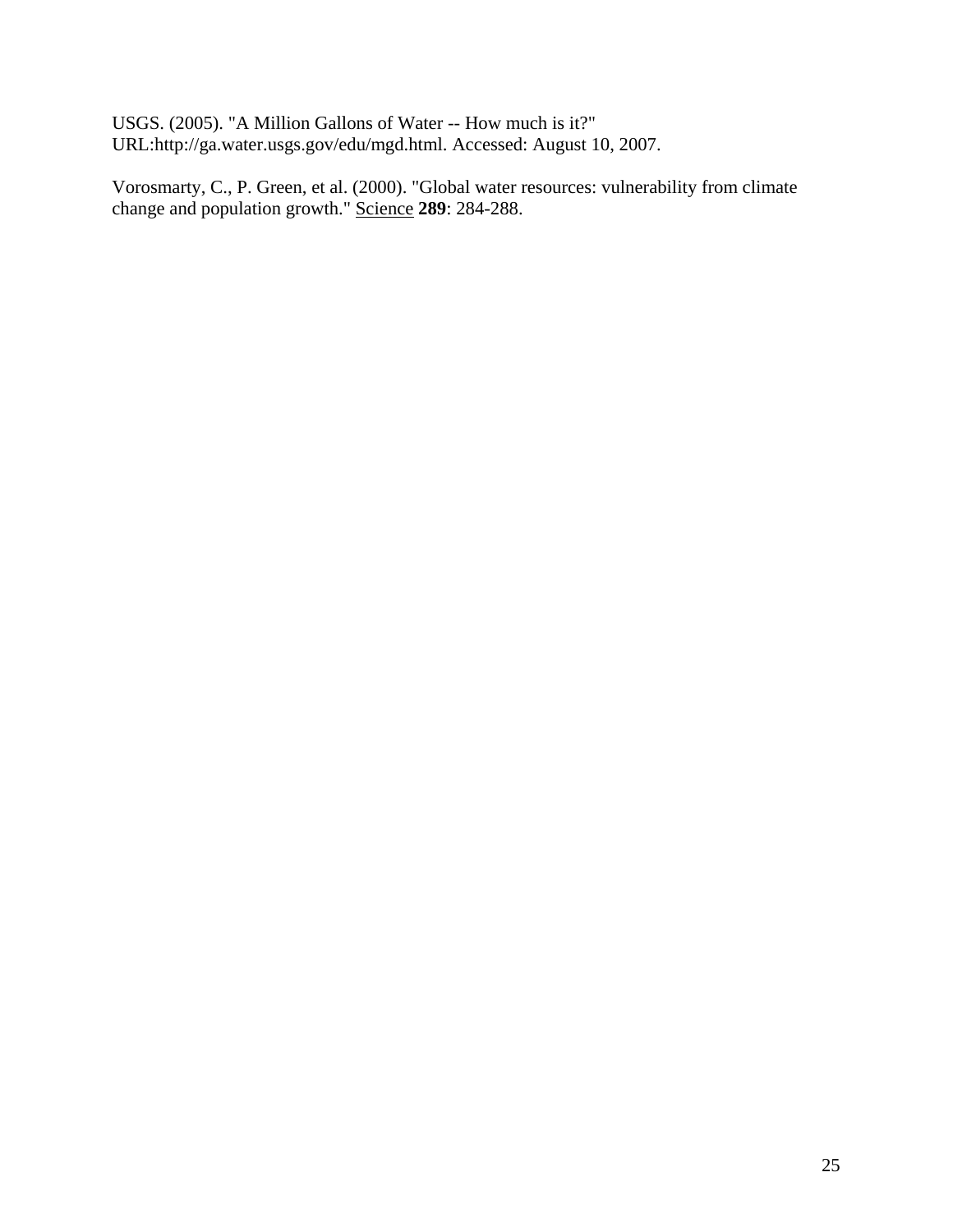# *Appendix I: Acronyms and Short forms*

| Agreement            | The 2005 Great Lakes Water Resources Agreement                                                      |
|----------------------|-----------------------------------------------------------------------------------------------------|
| Bgal/d               | Billion gallons per day                                                                             |
| <b>Basin</b>         | The Great Lake and St. Lawrence Seaway Hydrological Basin                                           |
| <sub>cfs</sub>       | Cubic feet per second                                                                               |
| <b>CWA</b>           | Clean Water Act                                                                                     |
| Compact              | Great Lakes-St. Lawrence River Basin Water Resources Compact                                        |
| <b>IJC</b>           | <b>International Joint Commission</b>                                                               |
| <b>IPCC</b>          | Intergovernmental Panel on Climate Change                                                           |
| <b>NOAA</b>          | The National Oceanic and Atmospheric Administration                                                 |
| <b>Party States</b>  | Minnesota, Wisconsin, Illinois, Indiana, Ohio, Michigan, Pennsylvania<br>and New York               |
| <b>Regional Body</b> | Minnesota, Wisconsin, Illinois, Indiana, Ohio, Michigan, Pennsylvania,<br>New York, Ontario, Quebec |
| <b>WRDA</b>          | United States Federal Water Resources Development Act                                               |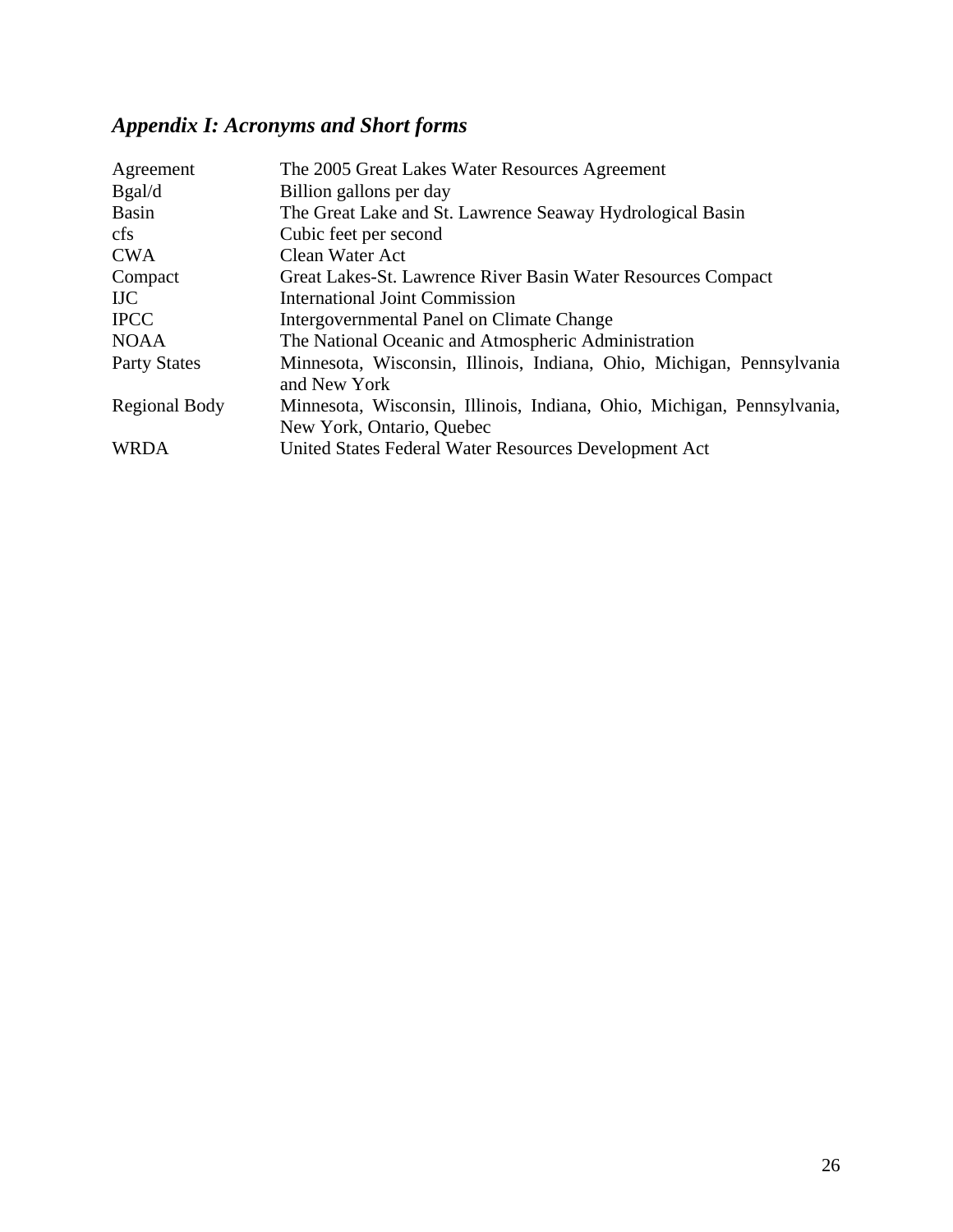#### *Appendix II – Great Lakes Basin Compact Definitions*

#### *(Section numbers refer to the Compact)*

**Adaptive Management** - a Water resources management system that provides a systematic process for evaluation, monitoring and learning from the outcomes of operational programs and adjustment of policies, plans and programs based on experience and the evolution of scientific knowledge concerning Water resources and Water Dependent Natural Resources.

**Agreement** - the Great Lakes—St. Lawrence River Basin Sustainable Water Resources Agreement.

**Applicant** - a Person who is required to submit a Proposal that is subject to management and regulation under this Compact. **Application** has a corresponding meaning.

**Basin** or **Great Lakes—St. Lawrence River Basin** - the watershed of the Great Lakes and the St. Lawrence River upstream from Trois-Rivières, Québec within the jurisdiction of the Parties.

**Basin Ecosystem** or **Great Lakes—St. Lawrence River Basin Ecosystem** - the interacting components of air, land, Water and living organisms, including humankind, within the Basin.

**Community within a Straddling County** - any incorporated city, town or the equivalent thereof, that is located outside the Basin but wholly within a County that lies partly within the Basin and that is not a Straddling Community.

**Compact** - the Great Lakes - St. Lawrence River Basin Compact.

**Consumptive Use** - that portion of the Water Withdrawn or withheld from the Basin that is lost or otherwise not returned to the Basin due to evaporation, incorporation into Products, or other processes.

**Council** - the Great Lakes—St. Lawrence River Basin Water Resources Council, created by this Compact.

**Council Review** - the collective review by the Council members as described in Article 4 of this Compact.

**County** - the largest territorial division for local government in a State. The County boundaries shall be defined as those boundaries that exist as of December 13, 2005.

**Cumulative Impacts** - the impact on the Basin Ecosystem that results from incremental effects of all aspects of a Withdrawal, Diversion or Consumptive Use in addition to other past, present, and reasonably foreseeable future Withdrawals, Diversions and Consumptive Uses regardless of who undertakes the other Withdrawals, Diversions and Consumptive Uses. Cumulative Impacts can result from individually minor but collectively significant Withdrawals, Diversions and Consumptive Uses taking place over a period of time.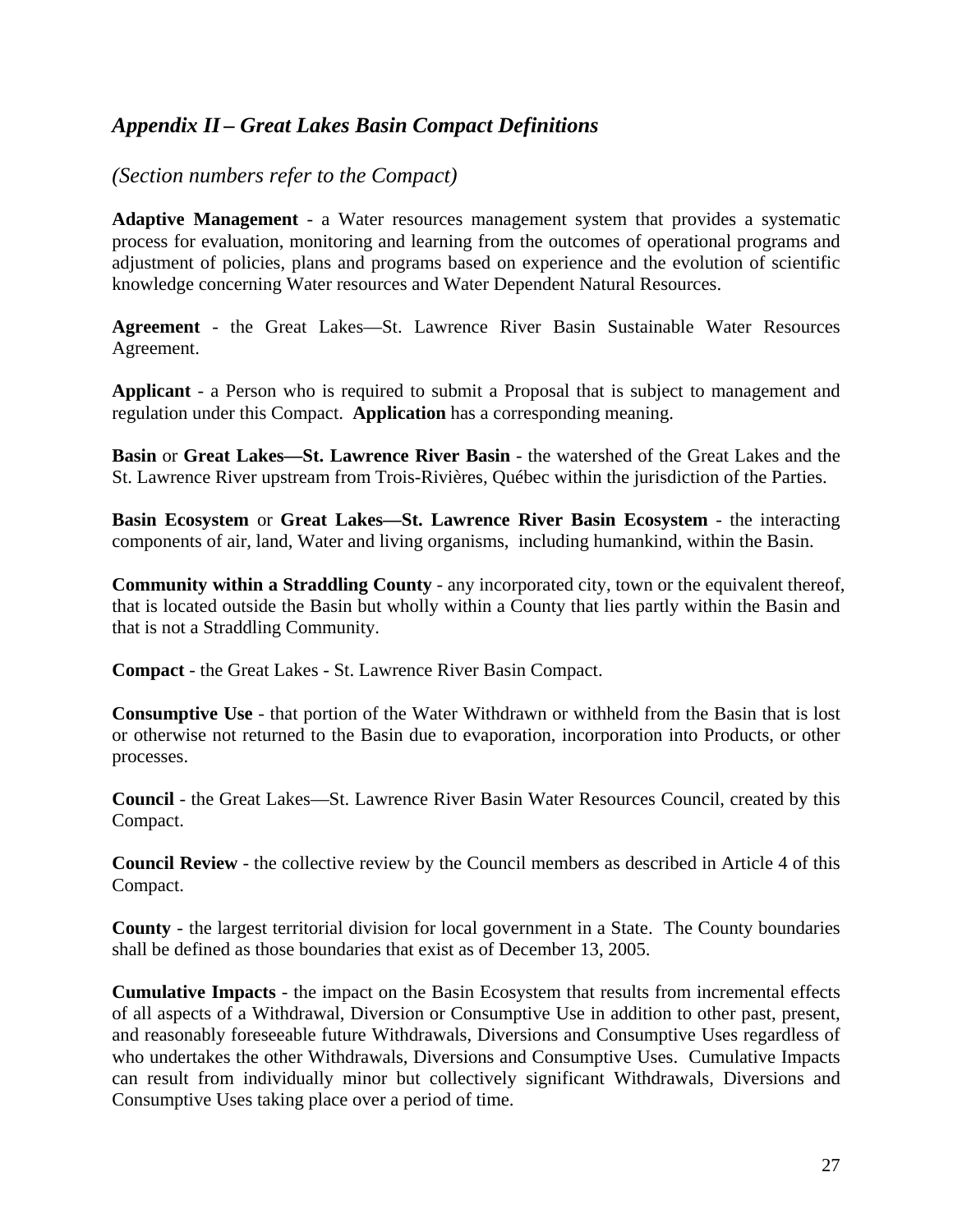**Decision-Making Standard** - the decision-making standard established by Section 4.11 for Proposals subject to management and regulation in Section 4.10.

**Diversion** - a transfer of water from the Basin into another watershed, or from the watershed of one of the Great Lakes into that of another by any means of transfer, including but not limited to a pipeline, canal, tunnel, aqueduct, channel, modification of the direction of a water course, a tanker ship, tanker truck or rail tanker but does not apply to Water that is used in the Basin or a Great Lake watershed to manufacture or produce a Product that is then transferred out of the Basin or watershed. **Divert** has a corresponding meaning.

**Environmentally Sound and Economically Feasible Water Conservation Measures** - those measures, methods, technologies or practices for efficient water use and for reduction of water loss and waste or for reducing a Withdrawal, Consumptive Use or Diversion that i) are environmentally sound, ii) reflect best practices applicable to the water use sector, iii) are technically feasible and available, iv) are economically feasible and cost effective based on an analysis that considers direct and avoided economic and environmental costs and v) consider the particular facilities and processes involved, taking into account the environmental impact, age of equipment and facilities involved, the processes employed, energy impacts and other appropriate factors.

**Exception** - a transfer of Water that is excepted under Section 4.9 from the prohibition against Diversions in Section 4.8.

**Exception Standard** - the standard for Exceptions established in Section 4.9.4.

**Intra-Basin Transfer** - the transfer of Water from the watershed of one of the Great Lakes into the watershed of another Great Lake.

**Measures** - any legislation, law, regulation, directive, requirement, guideline, program, policy, administrative practice or other procedure.

**New or Increased Diversion** - a new Diversion, an increase in an existing Diversion, or the alteration of an existing Withdrawal so that it becomes a Diversion.

**New or Increased Withdrawal or Consumptive Use** - a new Withdrawal or Consumptive Use or an increase in an existing Withdrawal or Consumptive Use.

**Originating Party** - the Party within whose jurisdiction an Application or registration is made or required.

**Party** State - a state participating to this Compact.

**Person** - a human being or a legal person, including a government or a non-governmental organization, including any scientific, professional, business, non-profit, or public interest organization or association that is neither affiliated with, nor under the direction of a government.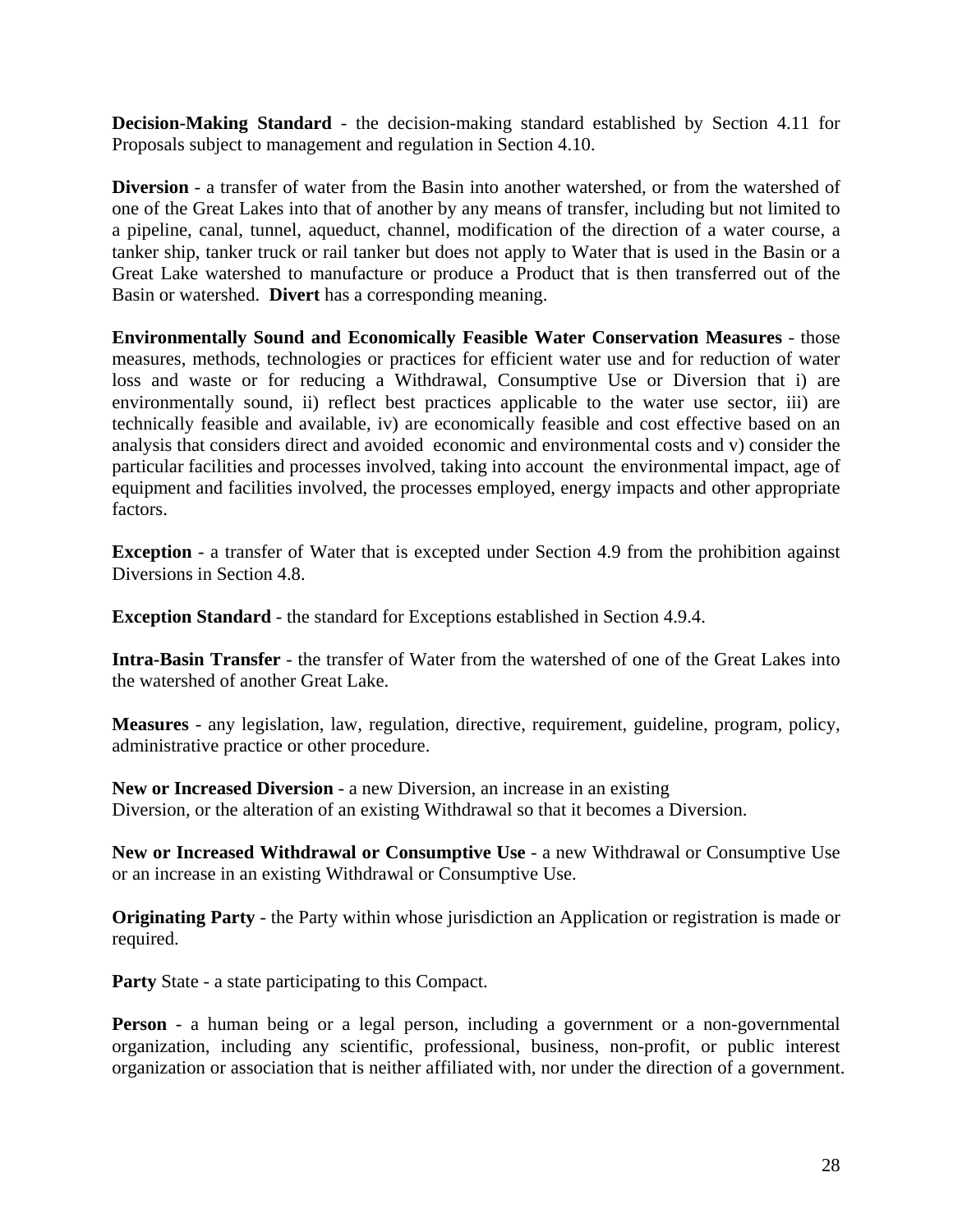**Product** - something produced in the Basin by human or mechanical effort or through agricultural processes and used in manufacturing, commercial or other processes or intended for intermediate or end use consumers. (i) Water used as part of the packaging of a Product shall be considered to be part of the Product. (ii) Other than water used as part of the packaging of a Product, Water that is used primarily to transport materials in or out of the Basin is not a Product or part of a Product. (iii) Except as provided in (i) above, Water which is transferred as part of a public or private supply is not a Product or part of a Product. (iv) Water in its natural state such as in lakes, rivers, reservoirs, aquifers, or water basins is not a Product.

**Proposal** - a Withdrawal, Diversion or Consumptive Use of Water that is subject to this Compact.

**Province** - Ontario or Québec.

**Public Water Supply Purposes** - water distributed to the public through a physically connected system of treatment, storage and distribution facilities serving a group of largely residential customers that may also serve industrial, commercial, and other institutional operators. Water withdrawn directly from the Basin and not through such a system shall not be considered to be used for Public Water Supply Purposes.

**Regional Body** - the members of the Council and the Premiers of Ontario and Québec or their designee as established by the Agreement.

**Regional Review** - the collective review by the Regional Body as described in Article 4 of this Compact.

**Source Watershed** - the watershed from which a Withdrawal originates. If Water is withdrawn directly from a Great Lake or from the St. Lawrence River, then the Source Watershed shall be considered to be the watershed of that Great Lake or the watershed of the St. Lawrence River, respectively. If Water is Withdrawn from the watershed of a stream that is a direct tributary to a Great Lake or a direct tributary to the St. Lawrence River, then the Source Watershed shall be considered to be the watershed of that Great Lake or the watershed of the St. Lawrence River, respectively, with a preference to the direct tributary stream watershed from which it was Withdrawn.

**Standard of Review and Decision** - the Exception Standard, Decision-Making Standard and reviews as outlined in Article 4 of this Compact.

**State** - one of the states of Illinois, Indiana, Michigan, Minnesota, New York, Ohio or Wisconsin or the Commonwealth of Pennsylvania.

**Straddling Community** - any incorporated city, town or the equivalent thereof, wholly within any County that lies partly or completely within the Basin, whose corporate boundary existing as of the effective date of this Compact, is partly within the Basin or partly within two Great Lakes watersheds.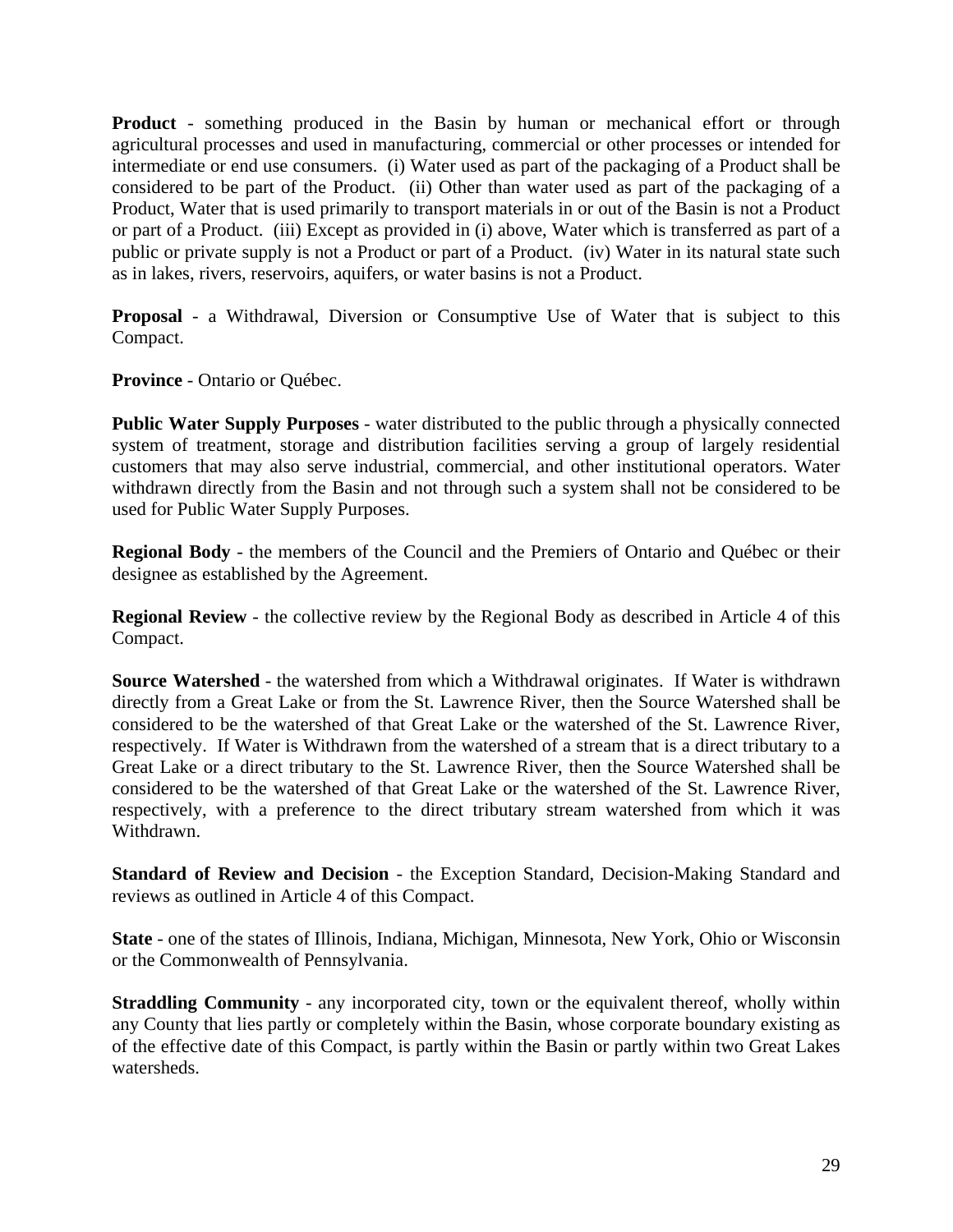**Technical Review** - a detailed review conducted to determine whether or not a Proposal that requires Regional Review under this Compact meets the Standard of Review and Decision following procedures and guidelines as set out in this Compact.

**Water** - ground or surface water contained within the Basin.

**Water Dependent Natural Resources** - the interacting components of land, Water and living organisms affected by the Waters of the Basin.

**Waters of the Basin or Basin Water** - the Great Lakes and all streams, rivers, lakes, connecting channels and other bodies of water, including tributary groundwater, within the Basin.

**Withdrawal** - the taking of water from surface water or groundwater. **Withdraw** has a corresponding meaning.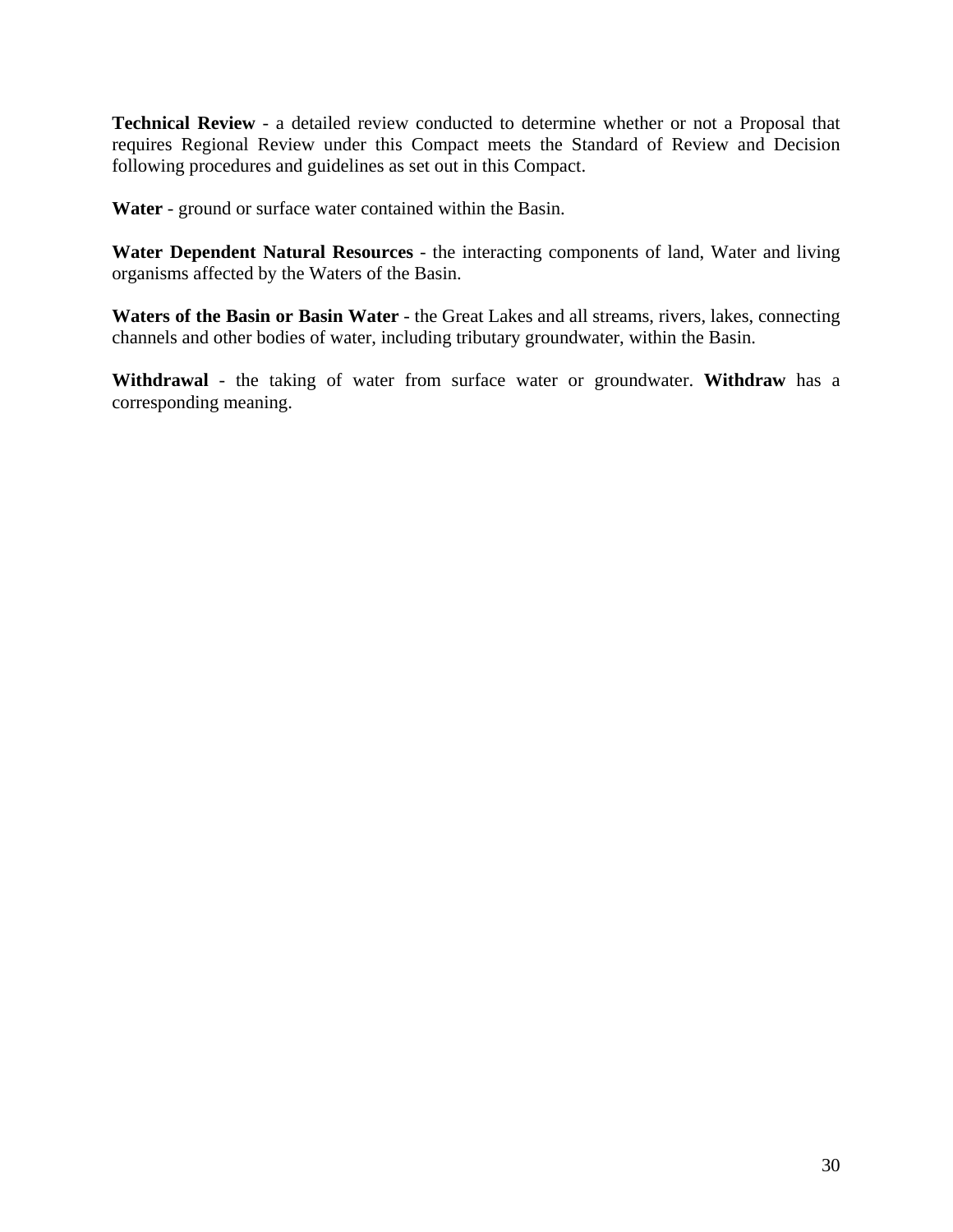#### **Appendix III- Additional Resources for the Great Lakes Basin**

- http://www.mnr.gov.on.ca/mnr/water/greatlakes/Compact.pdf
	- o Link to the actual Great Lakes Basin Compact provided by the Ontario government.
- http://www.glc.org
	- o The Great Lakes Commission. This commission is a binational agency that promotes the orderly, integrated and comprehensive development, use and conservation of the water and related natural resources of the Great Lakes basin and St. Lawrence River.
- http://www.glerl.noaa.gov/
	- o The National Oceanic and Atmospheric Administration Great Lakes Environmental Research Laboratory.
- http://www.epa.gov/grtlakes/
	- o The Great Lakes site for the Environmental Protection Agency.
	- o http://www.epa.gov/glnpo/atlas/glat-ch1.html
		- The Great Lakes Atlas, developed by the EPA
- http://www.on.ec.gc.ca/greatlakes/Home-WS7E5E6AF1-1\_En.htm
	- o Resources on the Great Lakes from Environment Canada.
- http://www.ijc.org/php/publications/html/finalreport.html#3
	- o Protection of the Waters of the Great Lakes. Final Report to the Governments of Canada and the United States at the time of the initial compact.
- http://www.ijc.org/php/publications/pdf/ID1598.pdf
	- o Report offered by the International Joint Commission's Great Lakes Science Advisory Panel. Addresses emerging threats for the  $21<sup>st</sup>$  century.
- http://www.miseagrant.umich.edu/symposium/papers/DIVERS.pdf
	- o Diversions and Consumptive Uses of Great Lakes Waters: A Framework for Decision Making. Written by Professors Steven Wright and Jonathan Bulkley of the University of Michigan.